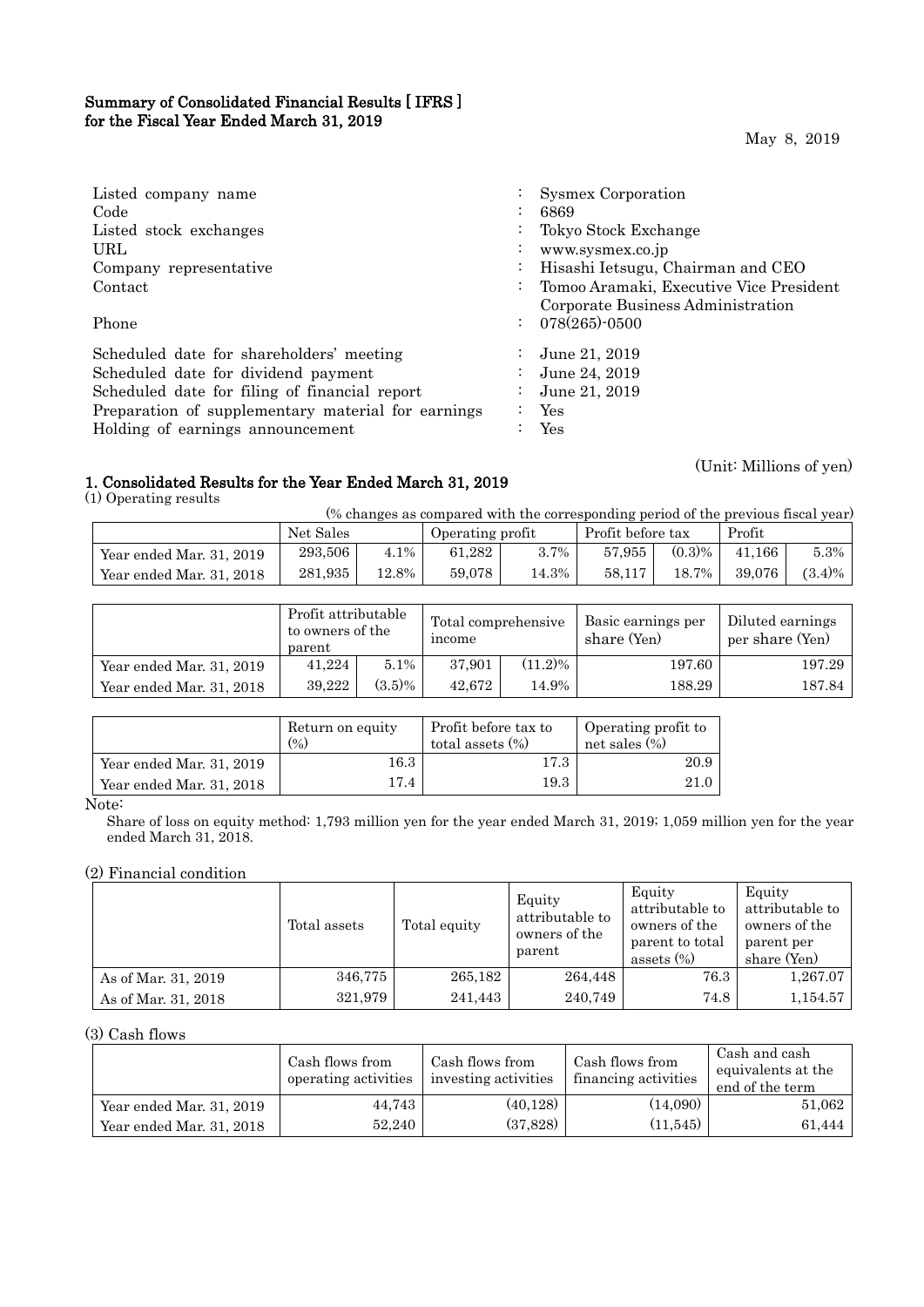## 2. Dividend

|                                            |                  | Dividend per share |                  |              |        |                                                 |                          | Dividend to                                |
|--------------------------------------------|------------------|--------------------|------------------|--------------|--------|-------------------------------------------------|--------------------------|--------------------------------------------|
|                                            | First<br>quarter | Second<br>quarter  | Third<br>quarter | Year-<br>end | Annual | Total<br>dividend<br>payment                    | Dividend<br>payout ratio | equity<br>attributable to<br>owners of the |
|                                            | (Yen)            | (Yen)              | (Yen)            | (Yen)        | (Yen)  | (Consolidated)<br>(Millions of<br>(0/0)<br>yen) |                          | parent<br>(Consolidated)<br>$(\%)$         |
| Year ended<br>Mar. 31, 2018                |                  | 30.00              |                  | 36.00        | 66.00  | 13,754                                          | 35.1                     | 6.1                                        |
| Year ended<br>Mar. 31, 2019                | --               | 34.00              |                  | 36.00        | 70.00  | 14,606                                          | 35.4                     | 5.8                                        |
| Year ending<br>Mar. 31, 2020<br>(Forecast) |                  | 36.00              |                  | 36.00        | 72.00  |                                                 | 35.8                     |                                            |

# 3. Financial Forecast for the Year Ending March 31, 2020

(% changes as compared with the corresponding period of the previous fiscal year)

|                                       | Net sales |      | Profit before tax<br>Operating profit |      |        |      |        | Profit attributable to<br>owners of the parent | Basic earnings<br>per share (Yen) |
|---------------------------------------|-----------|------|---------------------------------------|------|--------|------|--------|------------------------------------------------|-----------------------------------|
| Six months<br>ending<br>Sep. 30, 2019 | 147,000   | 7.9% | 30,000                                | 5.3% | 28,500 | 7.9% | 20,000 | 2.7%                                           | 95.83                             |
| Year ending Mar.<br>31, 2020          | 320,000   | 9.0% | 64.000                                | 4.4% | 60,000 | 3.5% | 42,000 | 1.9%                                           | 201.24                            |

# 4. Other Information

(1) Changes in significant consolidated subsidiaries (which resulted in changes in scope of consolidation): No

- (2) Changes in accounting policies and accounting estimates
	- 1) Changes in accounting policies required by IFRS: Yes
	- 2) Other changes in accounting policies: No
	- 3) Changes in accounting estimates: No
- (3) Number of outstanding stock (common stock)
	- 1) Number of outstanding stock at the end of each fiscal period (including treasury stock): 209,154,432 shares as of Mar. 31, 2019; 208,964,432 shares as of Mar. 31, 2018
	- 2) Number of treasury stock at the end of each fiscal period:
	- 446,168 shares as of Mar. 31, 2019; 445,468 shares as of Mar. 31, 2018
	- 3) Average number of outstanding stock for each period:

208,624,746 shares for the year ended Mar. 31, 2019; 208,306,751 shares for the year ended Mar. 31, 2018

## (Reference) Summary of the Non-consolidated Financial Results for the Year Ended March 31, 2019

(1) Non-consolidated operating results

(% changes as compared with the corresponding period of the previous fiscal year)

|                          | Net Sales |         | Operating income |      | Ordinary income |       | Net income |       |
|--------------------------|-----------|---------|------------------|------|-----------------|-------|------------|-------|
| Year ended Mar. 31, 2019 | 152.260   | $5.8\%$ | 35.320           | 8.9% | 49.570          | 41.5% | 36.062     | 46.2% |
| Year ended Mar. 31, 2018 | 143.880   | $3.5\%$ | 32.437           | 4.8% | 35,037          | 10.3% | 24.662     | 8.3%  |

|                          | Net income per<br>share (Yen) | Diluted net income<br>per share (Yen) |  |  |
|--------------------------|-------------------------------|---------------------------------------|--|--|
| Year ended Mar. 31, 2019 | 172.86                        | 172.58                                |  |  |
| Year ended Mar. 31, 2018 | 118.40                        | 118.11                                |  |  |

## (2) Non-consolidated financial condition

|                     | Total assets | Net assets  | Equity ratio $(\%)$ | Net assets per<br>share (Yen) |
|---------------------|--------------|-------------|---------------------|-------------------------------|
| As of Mar. 31, 2019 | 228,085      | 188,247     | 82.4                | 900.17                        |
| As of Mar. 31, 2018 | 212,558      | $166.626\,$ | 78.1                | 796.48                        |

Equity capital: 187,872 million yen as of March 31, 2019; 166,081 million yen as of March 31, 2018.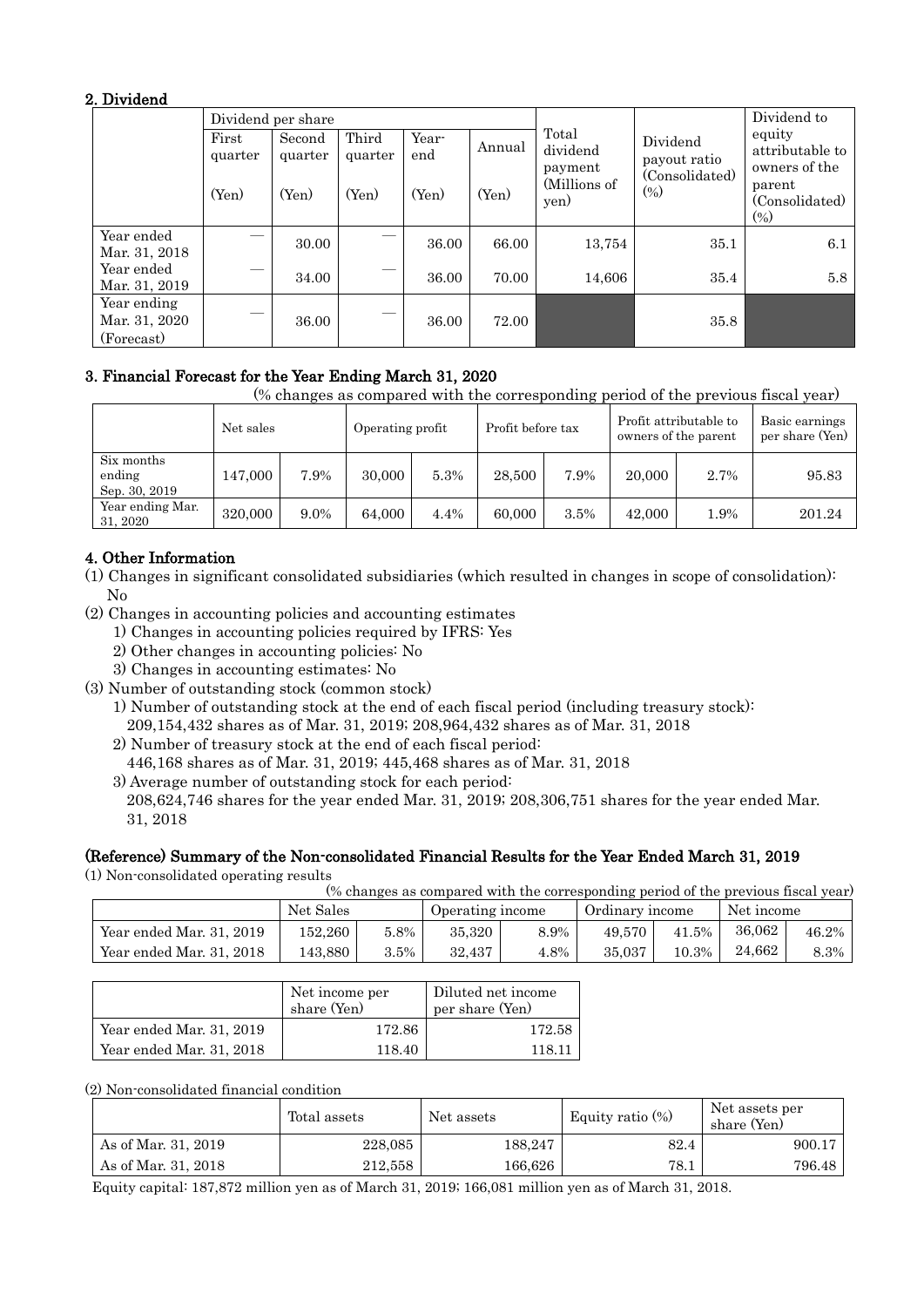## Notes:

Summaries of financial results are not subject to review by certified public accountants or auditors. Explanation regarding the appropriate use of financial forecast and other information

- 1. The forecasts and future projections contained herein have been prepared on the basis of rational decisions given the information available as of the date of announcement of this document. These forecasts do not represent a commitment by the Company, and actual performance may differ substantially from forecasts for a variety of reasons. Please refer to "4) Outlook for future" within "1. Overview of operating performance" on page 5 of the attachment to this document for cautionary statements concerning the conditions and performance forecasts that serve as the basis for these forecasts.
- 2. Supplementary financial materials (in Japanese and English) will be posted on the Sysmex website on Wednesday, May 8, 2019.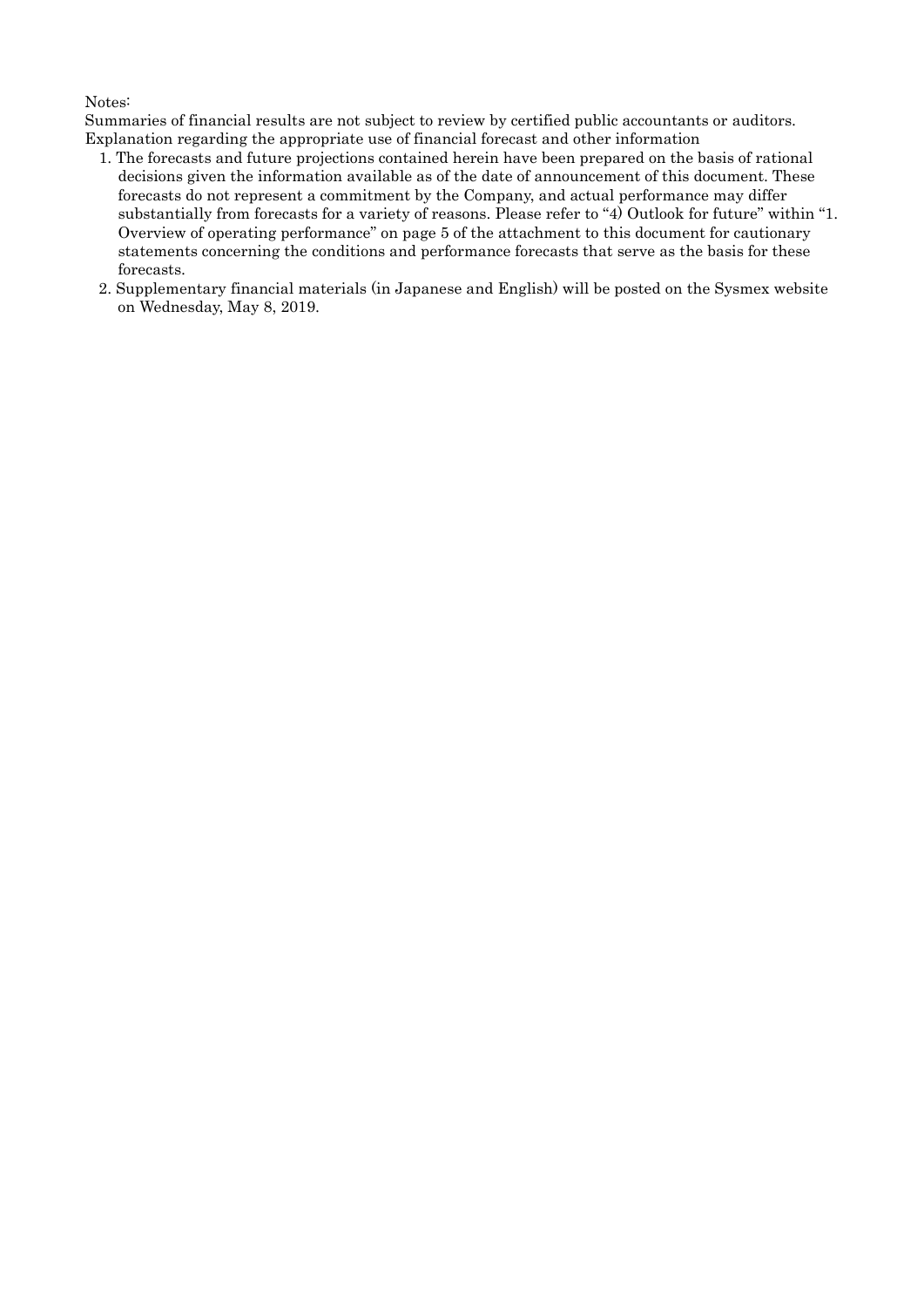# Content of Supplementary Materials

| 1. Overview of operating performance                      | $\overline{2}$ |
|-----------------------------------------------------------|----------------|
| 1) Operating performance during the year                  | $\overline{2}$ |
| 2) Financial conditions at end of the year                | $\overline{4}$ |
| 3) Cash flows during the year                             | 4              |
| 4) Outlook for future                                     | 5              |
| 2. Basic perspective on selection of accounting standards | 5              |
| 3. Consolidated financial statements and notes            | 6              |
| 1) Consolidated statement of financial position           | 6              |
| 2) Consolidated statement of income                       | 8              |
| 3) Consolidated statement of comprehensive income         | 9              |
| 4) Consolidated statement of changes in equity            | 10             |
| 5) Consolidated statement of cash flows                   | 12             |
| 6) Notes to the consolidated financial statements         | 13             |
| 1. Notes related to the going concern assumption          | 13             |
| 2. Changes in accounting policies                         | 13             |
| 3. Segment information                                    | 14             |
| 4. Per-share information                                  | 17             |
| 5. Significant subsequent event                           | 17             |
|                                                           |                |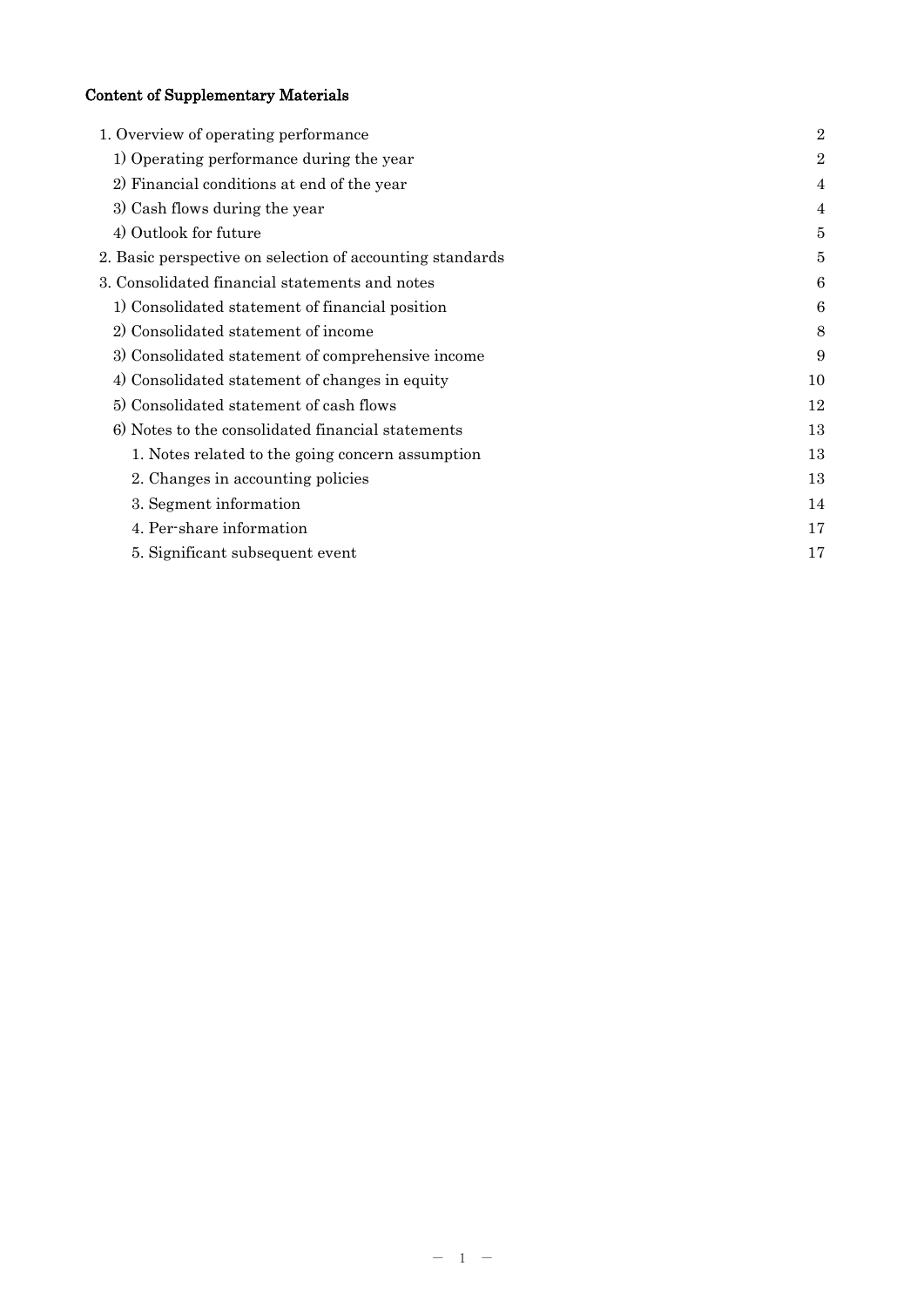## 1. Overview of operating performance

#### 1) Operating performance during the year

Future-related information contained in the text below is based on the judgement as of the end of the fiscal period under review.

During the fiscal year ended March 31, 2019, the Japanese economy faced concerns about a world economic slowdown. Nevertheless, the domestic economy benefited from ongoing improvements in the employment and income environment, as well as firm corporate capital investment. Overall, the overseas economy continued its gradual recovery, despite several trends affecting business confidence: prolonged trade friction between the United States and China, the raising of tariffs and other protectionist moves, and growing uncertainty about policy trends in many countries.

On the healthcare front, in Japan the medical and healthcare field faces growing demand due to an aging society and increasingly diverse health and medical needs. The Japanese government is including the medical and healthcare industry in its growth strategies, which is expected to continue invigorating healthcare-related industries going forward. Looking overseas, the populations of developed countries are aging, while in emerging markets healthcare demand is increasing in line with economic growth. These trends are prompting higher levels of healthcare quality and service enhancements, increasingly efficient healthcare, and structural changes brought about by artificial intelligence, information and communications technology, and other breaking technologies.

Under these conditions, Sysmex built Technopark East Site, a bio-diagnostic reagent center at Technopark, the Company's R&D hub (Nishi-ku, Kobe), focused mainly on enhancing business in the hemostasis, immunochemistry and life science fields. We built this center to handle the integrated process from research and development, procurement of substances, production to distribution of bio-diagnostic reagents (diagnostic reagents derived from proteins and other living organisms). The center commenced operations in April 2019, reinforcing our structure for rapidly providing a stable supply of high-quality bio-diagnostic reagents.

To make hemostasis testing even more efficient and of higher quality, in December 2018 Sysmex launched the Automated Blood Coagulation Analyzers CN-6000 and CN-3000 in Japan. In 2018, the Company also began offering Caresphere™, a new network solution aimed at increasing the working efficiency of people involved in testing and healthcare, augmenting quality in clinical testing and enhancing patient satisfaction. Linking with related testing instruments and services will enable monitoring and analysis of the status of instruments and of operations across entire clinical laboratories, contributing to more sophisticated operations at those laboratories.

With the aim of introducing clinical cancer sequence testing into clinical settings at an early stage, in December 2018 Sysmex received manufacturing and marketing approval in Japan for the OncoGuide™ NCC Oncopanel System (generic name: genetic mutation analysis set for cancer genome profiling), which launched in January 2019. Our subsidiary, RIKEN GENESIS Co., Ltd., has begun providing an assay service that combines the use of this system and a next-generation sequencer\*. By offering patients new methods for diagnosing cancer, we are contributing to the development of and advances in healthcare.

#### \*Next-generation sequencer:

An analyzer for reading the huge volumes of genetic information contained in DNA bases and sequences.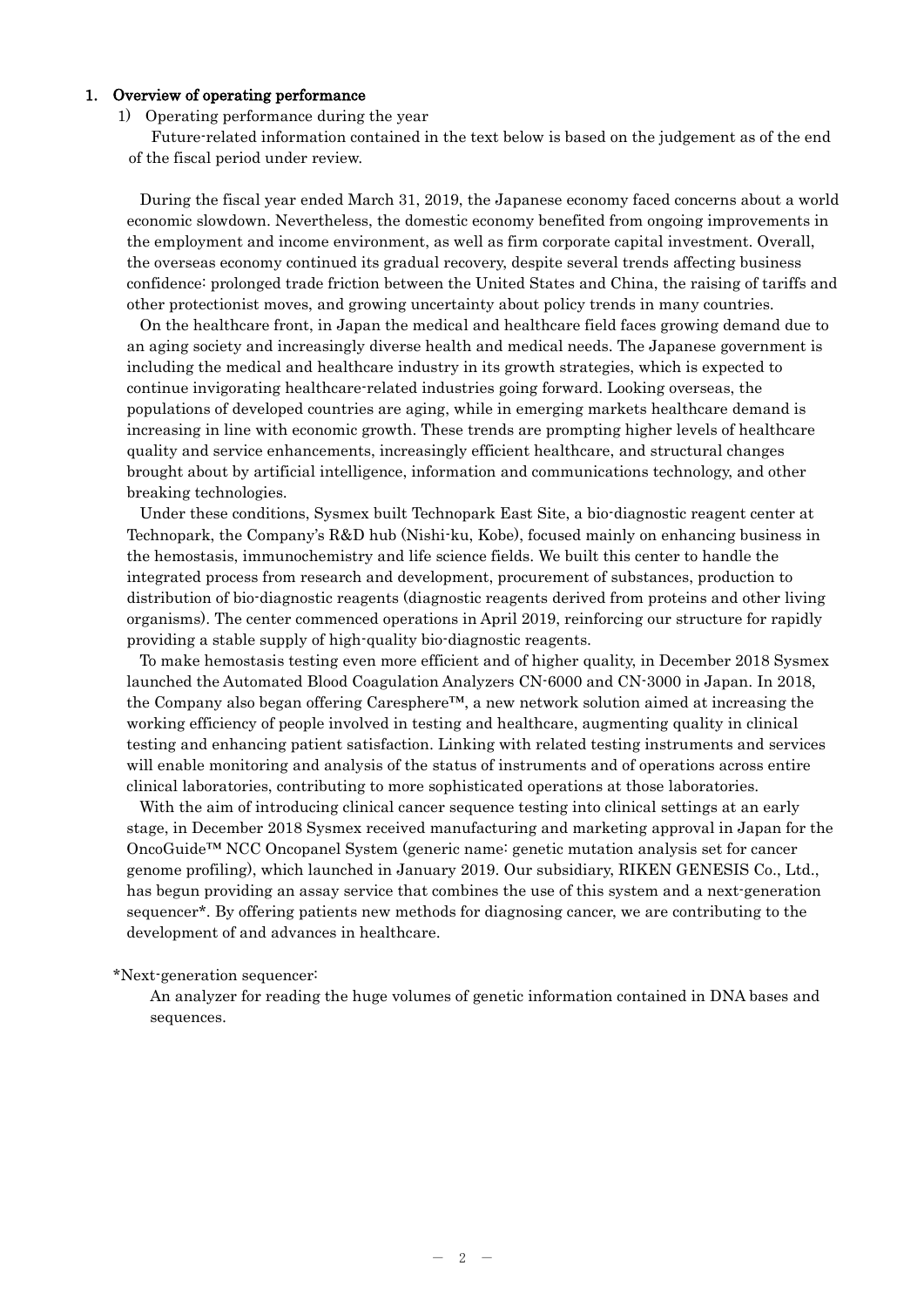|                   |              |                                | Year ended<br>March 31, 2018  | Year ended<br>March 31, 2019   | YoY                           |                             |
|-------------------|--------------|--------------------------------|-------------------------------|--------------------------------|-------------------------------|-----------------------------|
|                   |              | Amount<br>(Millions of<br>yen) | Percentage of<br>total $(\%)$ | Amount<br>(Millions of<br>yen) | Percentage of<br>total $(\%)$ | (Previous<br>$period = 100$ |
| Japan             |              | 16.0<br>45,019<br>44,071       |                               | 15.0                           | 97.9                          |                             |
|                   | Americas     | 66,359                         | 23.5                          | 70,518                         | 24.0                          | 106.3                       |
|                   | <b>EMEA</b>  | 73,924                         | 26.2                          | 75,677                         | 25.8                          | 102.4                       |
|                   | China        | 72,089                         | 25.6                          | 78,213                         | 26.7                          | 108.5                       |
|                   | Asia Pacific | 24,540                         | 8.7                           | 25,025                         | 8.5                           | 102.0                       |
| Overseas subtotal |              | 236,915                        | 84.0                          | 249,434                        | 85.0                          | 105.3                       |
| Total             |              | 281,935                        | 100.0                         | 293,506                        | 100.0                         | 104.1                       |

Net sales by destination

In Japan, reagent sales increased, centered on the hematology, immunochemistry and urinalysis fields, but overall sales fell due to the dissolution of a joint venture, Sysmex bioMérieux Co., Ltd. As a result, sales in Japan decreased 2.1% year on year, to ¥44,071 million.

Overseas, sales of reagents increased, mainly in the hematology, hemostasis, immunochemistry and life science fields. Consequently, overseas sales for the Sysmex Group grew 5.3% year on year, to ¥249,434 million. The overseas sales ratio rose 1.0 percentage point, to 85.0%.

Net sales consequently grew 4.1% year on year, to ¥293,506 million; operating profit rose 3.7%, to ¥61,282 million; profit before tax decreased 0.3%, to ¥57,955 million; and profit attributable to owners of the parent increased 5.1%, to ¥41,224 million.

## Performance by segment

#### (1) Japan

In Japan, sales of reagents increased, mainly in the hematology, immunochemistry and urinalysis fields. However, the dissolution of a joint venture, Sysmex bioMérieux, caused sales to decrease. Accordingly, sales in this segment dipped 0.7% year on year, to ¥47,073 million.

On the profit front, SG&A expenses and R&D expenses increased, but higher sales (including intragroup export sales) prompted a 3.0% year-on-year increase in segment profit (operating profit), to ¥38,996 million.

#### (2) Americas

In North America, sales increased, mainly thanks to higher sales of instruments and reagents in the hematology field and higher sales of instruments in the hemostasis field. In Central and South America, sales declined, chiefly because of lower sales of instruments in the hematology field. Overall, sales in the Americas grew 5.4%, to ¥65,957 million.

Segment profit (operating profit) fell 35.3% year on year, to ¥3,580 million, due to higher cost of sales stemming from increases in payments of Group trademark royalties and others. (3) EMEA

Sales in this segment expanded 2.7% year on year, to ¥77,600 million, mainly due to higher sales of instruments in the hematology field and increased reagent sales in the life science field.

Although SG&A expenses increased, higher sales and an improved cost of sales ratio pushed up gross profit, prompting a 42.6% year-on-year rise in segment profit (operating profit), to ¥7,091 million.

## (4) China

Despite lower instrument sales in the hematology and hemostasis fields, reagent sales rose in the hematology, hemostasis and immunochemistry fields, leading to an 8.5% year-on-year sales rise, to ¥78,114 million.

The impact of higher sales and other operating income pushed up segment profit (operating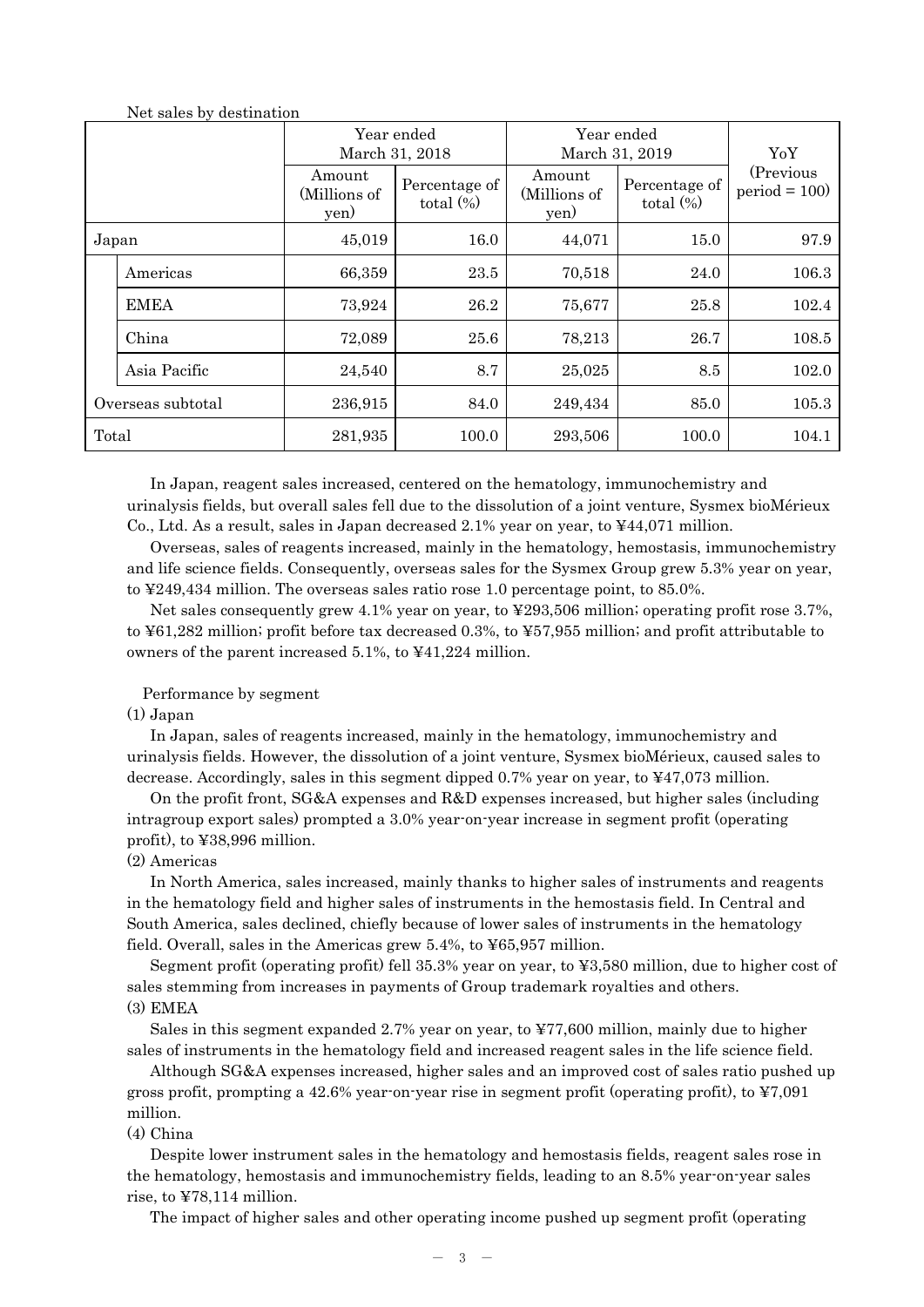profit) 9.6%, to  $\text{\textless}99,125$  million.

(5) Asia Pacific

In Southeast Asia, sales in India and Bangladesh fell in comparison with the corresponding period of the previous year, when we benefited from large government-tender projects. However, sales in South Korea grew, centered on the hematology field, leading to a 1.4% year-on-year rise in segment sales, to ¥24,759 million.

Cost of sales rose due to a change in intragroup transaction prices, and SG&A expenses increased, causing segment profit (operating profit) to fall 1.7% year on year, to ¥3,112 million.

#### 2) Financial conditions at end of the year

As of March 31, 2019, total assets amounted to ¥346,775 million, up ¥24,795 million from March 31, 2018. As principal factors, cash and cash equivalents fell ¥10,382 million. However, trade and other receivables (current assets) rose ¥11,679 million, property, plant and equipment grew ¥8,661 million, other short-term financial assets expanded by ¥7,430 million, and intangible assets increased ¥3,271 million.

Meanwhile, total liabilities as of March 31, 2019, were ¥81,592 million, up ¥1,056 million from their level on March 31, 2018. Principal reasons were increases of ¥1,199 million in trade and other payables.

Total equity came to ¥265,182 million, up ¥23,739 million from March 31, 2018. Among principal reasons, retained earnings rose ¥26,492 million, and other components of equity decreased ¥3,377 million. Also, equity attributable to owners of the parent to total assets as of March 31, 2019 was 76.3%, up 1.5 percentage points from the 74.8% recorded as of March 31, 2018.

3) Cash flows during the year

As of March 31, 2019, cash and cash equivalents amounted to ¥51,062 million, down ¥10,382 million from March 31, 2018.

Cash flows from various activities during the fiscal year are described in more detail below. (Cash flows from operating activities)

Net cash provided by operating activities was  $\frac{44,743}{1000}$  million, down  $\frac{17,497}{1000}$  million from the preceding fiscal year. As principal factors, profit before tax provided ¥57,955 million (¥162 million less than in the preceding year), depreciation and amortization provided ¥15,842 million (up ¥1,199 million), an increase in trade receivables used ¥11,988 million (up ¥4,646 million), a decrease in inventories provided ¥471 million (increased ¥1,962 million in previous fiscal year), an increase in trade payables provided ¥269 million (down ¥3,261 million), and income taxes paid used  $\text{\textsterling}17,305$  million (up  $\text{\textsterling}4,808$  million).

(Cash flows from investing activities)

Net cash used in investing activities was ¥40,128 million (up ¥2,299 million). Among major factors, purchase of property, plant and equipment used  $\text{\textsterling}18,726$  million (up  $\text{\textsterling}2,153$  million), purchase of intangible assets used  $\text{\textsterling}10,252$  million (up  $\text{\textsterling}1,130$  million) and payments into time deposits used ¥7,737 million (up ¥7,695 million).

(Cash flows from financing activities)

Net cash used in financing activities was ¥14,090 million (up ¥2,544 million). This was mainly due to dividends paid of ¥14,600 million (up ¥2,106 million).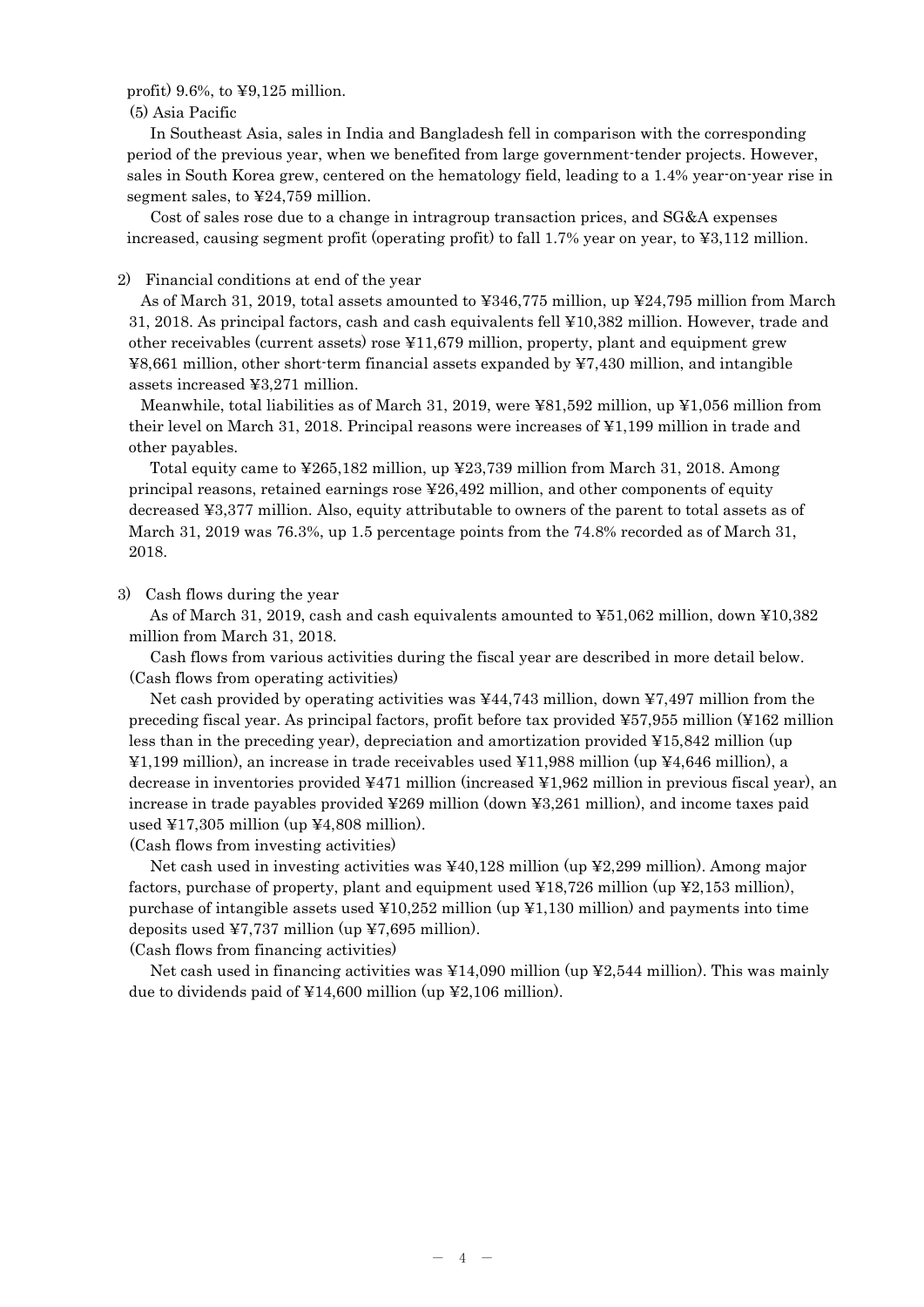#### 4) Outlook for future

In the fiscal year ending March 31, 2020, we expect the Japanese economy to experience a modest recovery, buoyed by improvements in the employment and income environment, but we are concerned about the impact of overseas economic uncertainties and fluctuations in the financial and capital markets. Looking overseas, in the United States we anticipate solid economic recovery, but the policy outlook remains uncertain. In Europe, we anticipate a gradual recovery in the business environment, but uncertainties surrounding Brexit could lead to protracted low growth. For these reasons, and because of a gradual economic deceleration in China and the impact of geopolitical risk in the Middle East, we find it difficult to be optimistic about global economic trends going forward.

Looking at the healthcare environment, demand in advanced countries to curtail medical expenses and augmenting efficiency and advances in healthcare infrastructure in emerging markets in line with economic expansion lead us to believe that growth will continue. We also anticipate new growth opportunities, owing to headway in and proactive application of artificial intelligence, big data and other information technologies centered on advanced countries, progress in genetic/molecular diagnostic technologies and advances in regenerative medicine.

Against this backdrop, in April 2019 we launched a new mid-term management plan (for the fiscal years ending March 31, 2020 to 2022). As a unique and advanced healthcare testing company, we aim to expand our product lineup in the hematology, urinalysis, hemostasis and immunochemistry fields. We will also undertake various measures to reinforce growth and profitability by expanding the life science business and creating new diagnostic value that will contribute to personalized medicine.

For the upcoming fiscal year, Sysmex forecasts consolidated net sales of ¥320,000 million, up 9.0% year on year; operating profit of ¥64,000 million, up 4.4%; profit before tax of ¥60,000 million, up 3.5%; and profit attributable to owners of the parent of ¥42,000 million, up 1.9%. Our assumptions for annual average exchange rates are US\$1=¥110 and  $E1=$ ¥125.

## 2. Basic perspective on selection of accounting standards

The Sysmex Group voluntarily adopted IFRS from the fiscal year ended March 31, 2017. Our aim is to increase convenience to shareholders and investors in Japan and overseas by enhancing the international comparability of our financial information in capital markets.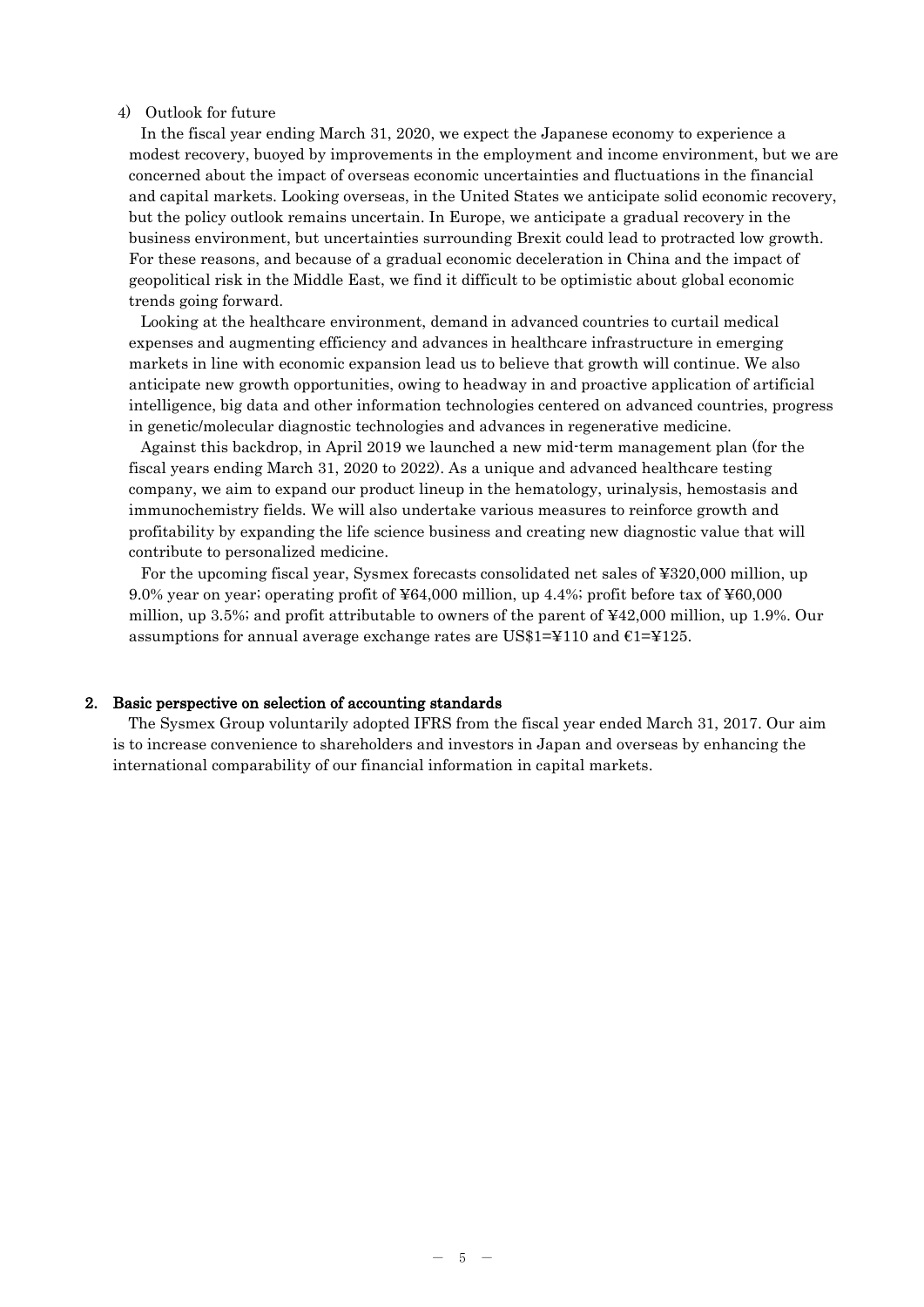# 3. Consolidated financial statements and notes

1) Consolidated statement of financial position

|                                                      |                         | (Unit: Millions of yen) |
|------------------------------------------------------|-------------------------|-------------------------|
|                                                      | As of<br>March 31, 2018 | As of<br>March 31, 2019 |
| Assets                                               |                         |                         |
| Current assets                                       |                         |                         |
| Cash and cash equivalents                            | 61,444                  | 51,062                  |
| Trade and other receivables                          | 72,567                  | 84,247                  |
| Inventories                                          | 40,975                  | 40,231                  |
| Other short-term financial assets                    | 214                     | 7,644                   |
| Income taxes receivable                              | 619                     | 412                     |
| Other current assets                                 | 9,131                   | 11,824                  |
| Total current assets                                 | 184,952                 | 195,423                 |
| Non-current assets                                   |                         |                         |
| Property, plant and equipment                        | 67,651                  | 76,312                  |
| Goodwill                                             | 12,251                  | 11,917                  |
| Intangible assets                                    | 29,765                  | 33,037                  |
| Investments accounted for using the<br>equity method | 411                     | 634                     |
| Trade and other receivables                          | 10,882                  | 12,202                  |
| Other long-term financial assets                     | 7,486                   | 7,050                   |
| Asset for retirement benefits                        | 802                     | 917                     |
| Other non-current assets                             | 2,343                   | 3,456                   |
| Deferred tax assets                                  | 5,432                   | 5,823                   |
| Total non-current assets                             | 137,027                 | 151,352                 |
| Total assets                                         | 321,979                 | 346,775                 |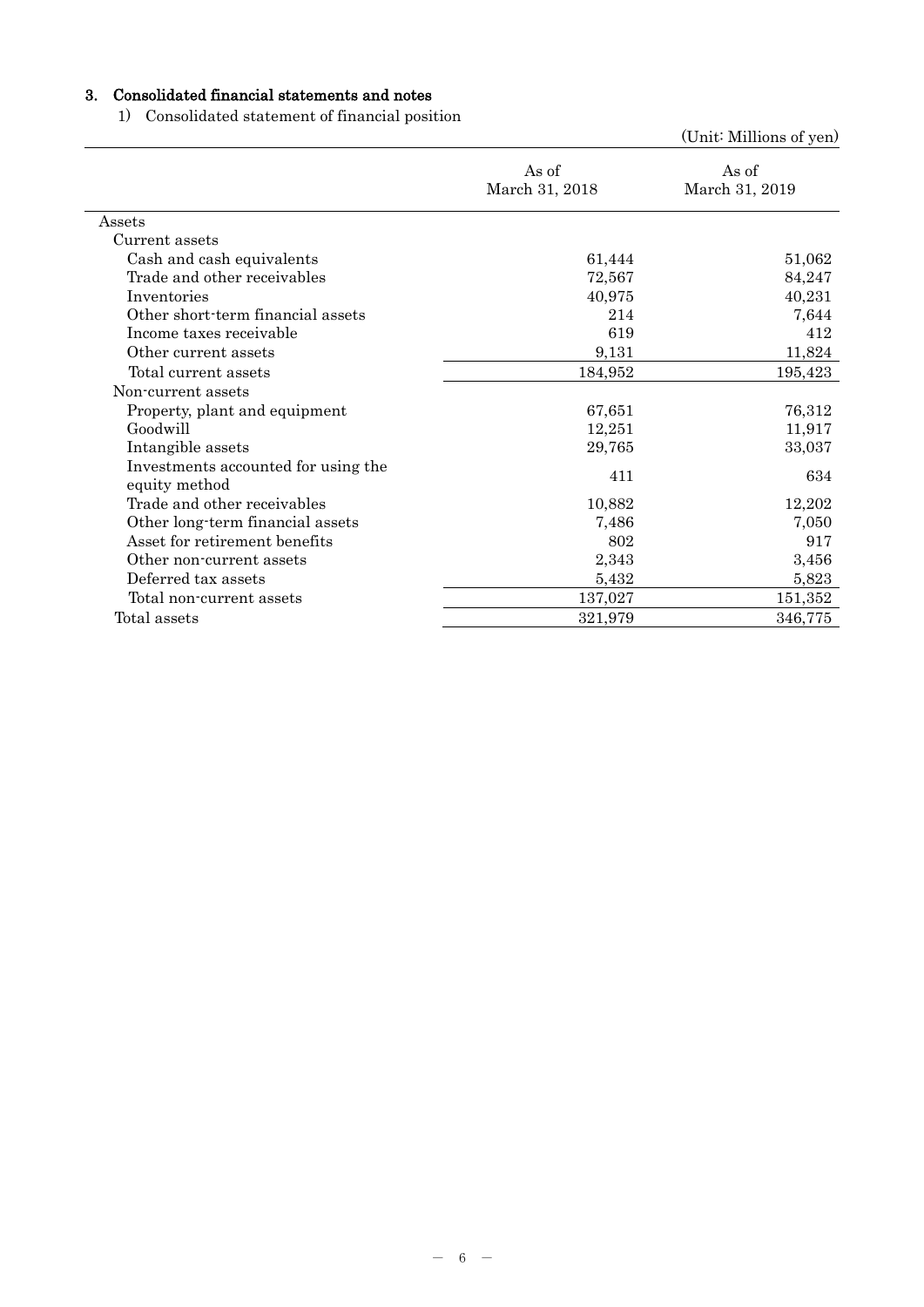|                                             |                         | (Unit: Millions of yen) |
|---------------------------------------------|-------------------------|-------------------------|
|                                             | As of<br>March 31, 2018 | As of<br>March 31, 2019 |
| Liabilities and equity                      |                         |                         |
| Liabilities                                 |                         |                         |
| Current liabilities                         |                         |                         |
| Trade and other payables                    | 28,579                  | 29,778                  |
| Other short-term financial liabilities      | 690                     | 806                     |
| Income taxes payable                        | 7,717                   | 6,947                   |
| Provisions                                  | 614                     | 693                     |
| Contract liabilities                        |                         | 9,303                   |
| Advance received                            | 4,588                   |                         |
| Accrued expenses                            | 10,632                  | 10,791                  |
| Accrued bonuses                             | 7,474                   | 7,670                   |
| Other current liabilities                   | 10,501                  | 5,257                   |
| Total current liabilities                   | 70,796                  | 71,247                  |
| Non-current liabilities                     |                         |                         |
| Long-term financial liabilities             | 712                     | 415                     |
| Liability for retirement benefits           | 731                     | 857                     |
| Provisions                                  | 202                     | 226                     |
| Other non-current liabilities               | 2,652                   | 3,203                   |
| Deferred tax liabilities                    | 5,439                   | 5,642                   |
| Total non-current liabilities               | 9,739                   | 10,345                  |
| Total liabilities                           | 80,536                  | 81,592                  |
| Equity                                      |                         |                         |
| Equity attributable to owners of the parent |                         |                         |
| Capital stock                               | 12,276                  | 12,654                  |
| Capital surplus                             | 17,664                  | 17,876                  |
| Retained earnings                           | 214,952                 | 241,445                 |
| Treasury stock                              | (295)                   | (302)                   |
| Other components of equity                  | (3,847)                 | (7,225)                 |
| Total equity attributable to owners of the  |                         |                         |
| parent                                      | 240,749                 | 264,448                 |
| Non-controlling interests                   | 693                     | 733                     |
| Total equity                                | 241,443                 | 265,182                 |
| Total liabilities and equity                | 321,979                 | 346,775                 |
|                                             |                         |                         |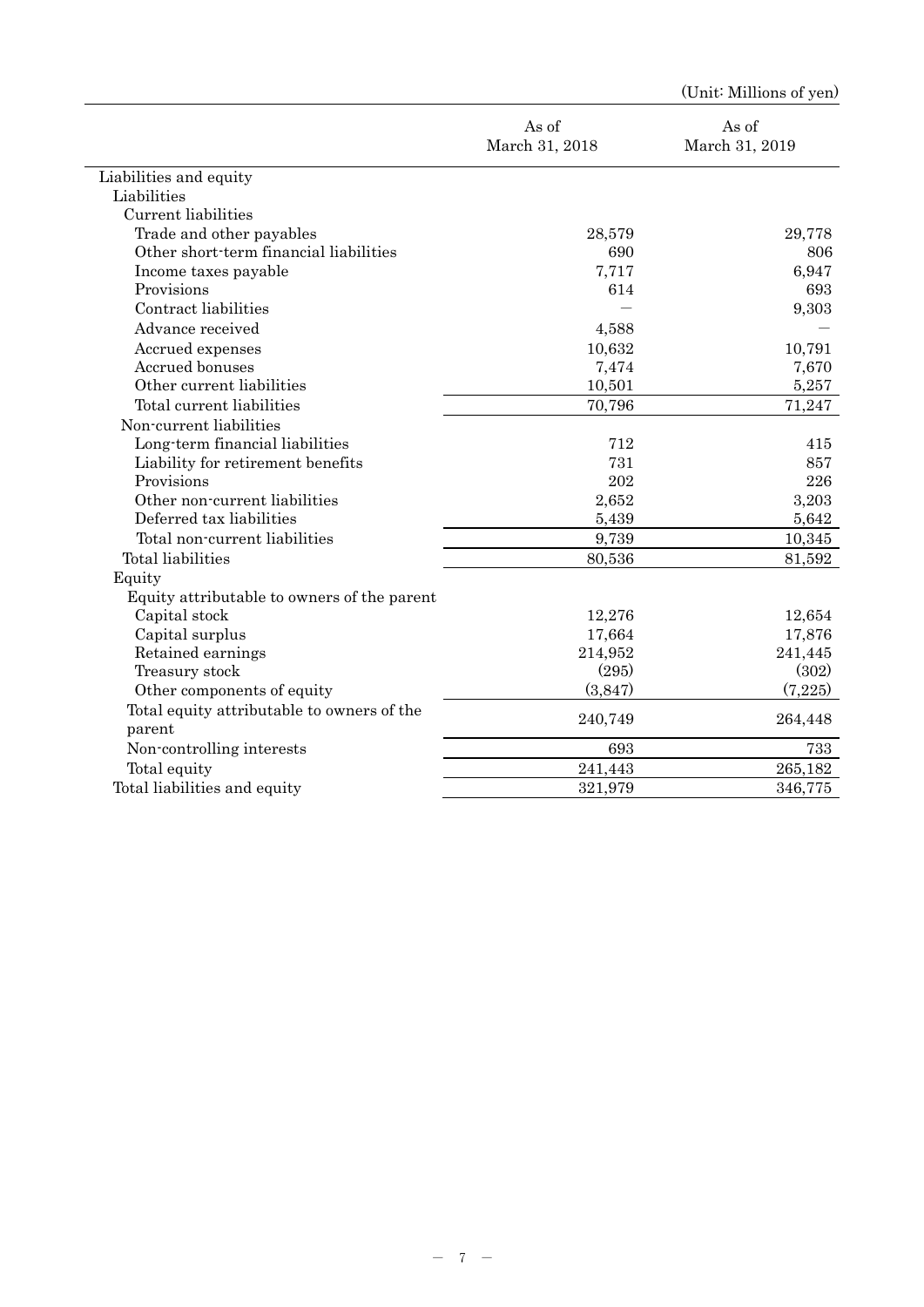# 2) Consolidated statement of income

|                                                 | Year ended     | Year ended     |
|-------------------------------------------------|----------------|----------------|
|                                                 | March 31, 2018 | March 31, 2019 |
| Net sales                                       | 281,935        | 293,506        |
| Cost of sales                                   | 122,986        | 131,899        |
| Gross profit                                    | 158,948        | 161,606        |
| Selling, general and administrative<br>expenses | 82,544         | 81,230         |
| Research and development expenses               | 16,754         | 19,578         |
| Impairment loss                                 | 1,073          |                |
| Other operating income                          | 857            | 1,610          |
| Other operating expenses                        | 355            | 1,126          |
| Operating profit                                | 59,078         | 61,282         |
| Financial income                                | 356            | 442            |
| Financial expenses                              | 206            | 390            |
| Share of profit (loss) on equity method         | (1,059)        | (1,793)        |
| Gain on sale of shares of associates            | 1,221          |                |
| Foreign exchange gain (loss)                    | (1,272)        | (1,585)        |
| Profit before tax                               | 58,117         | 57,955         |
| Income tax expenses                             | 19,040         | 16,789         |
| Profit                                          | 39,076         | 41,166         |
| Profit attributable to                          |                |                |
| Owners of the parent                            | 39,222         | 41,224         |
| Non-controlling interests                       | (145)          | (58)           |
| Profit                                          | 39,076         | 41,166         |
|                                                 |                | (Unit: Yen)    |
| Earnings per share                              |                |                |
| <b>Basic</b>                                    | 188.29         | 197.60         |
| Diluted                                         | 187.84         | 197.29         |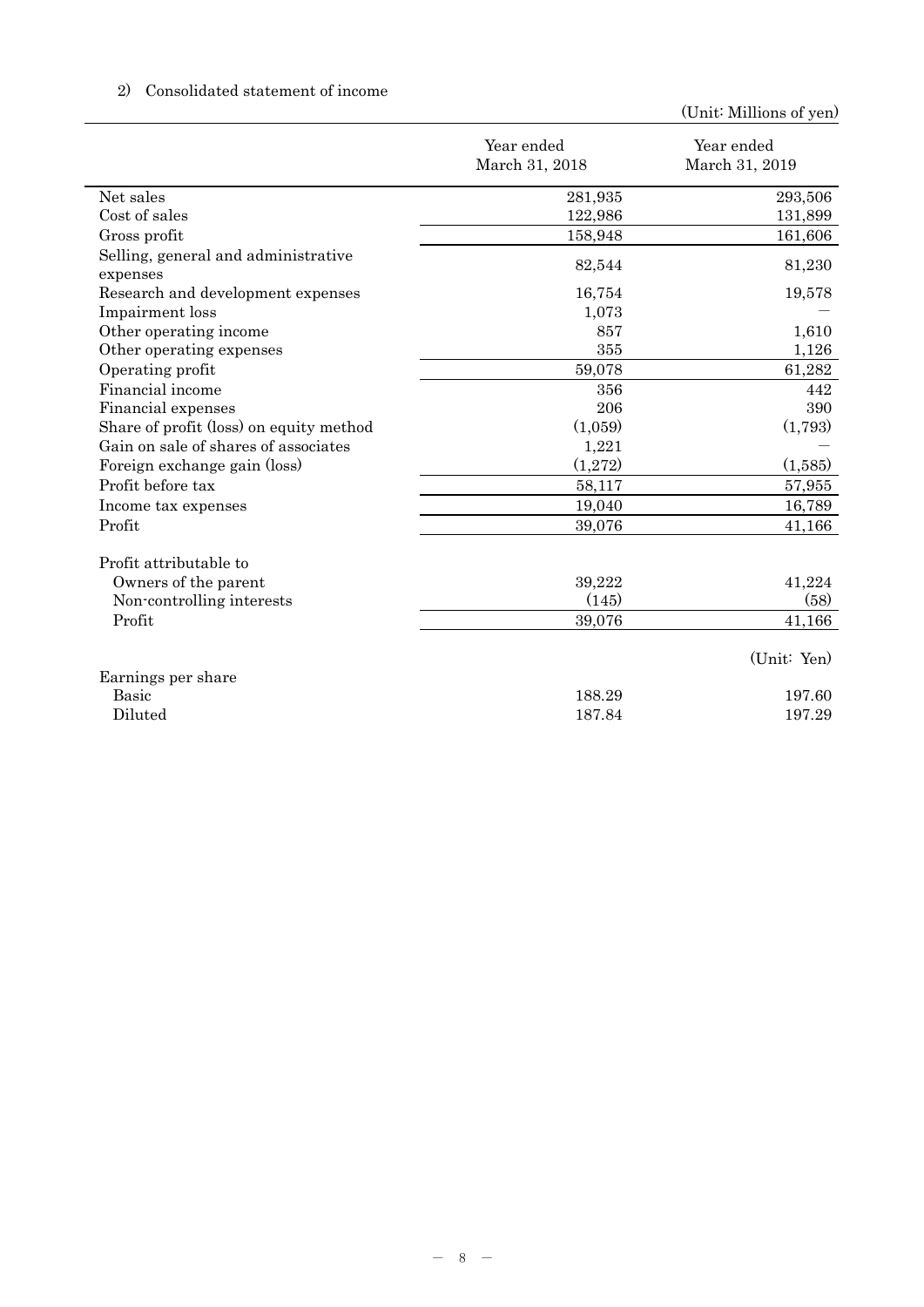|                              | (Ome minimum or year)         |
|------------------------------|-------------------------------|
| Year ended<br>March 31, 2018 | Year ended<br>March 31, 2019  |
|                              | 41,166                        |
|                              |                               |
|                              |                               |
|                              |                               |
|                              |                               |
| 327                          | (379)                         |
|                              |                               |
|                              | 113                           |
|                              |                               |
| 444                          | (266)                         |
|                              |                               |
|                              |                               |
|                              | (3,000)                       |
|                              |                               |
|                              |                               |
|                              | $\overline{2}$                |
|                              |                               |
| 3,150                        | (2,998)                       |
| 3,595                        | (3,264)                       |
| 42,672                       | 37,901                        |
|                              |                               |
| 42,817                       | 37,959                        |
| (145)                        | (58)                          |
| 42,672                       | 37,901                        |
|                              | 39,076<br>117<br>3,153<br>(3) |

# 3) Consolidated statement of comprehensive income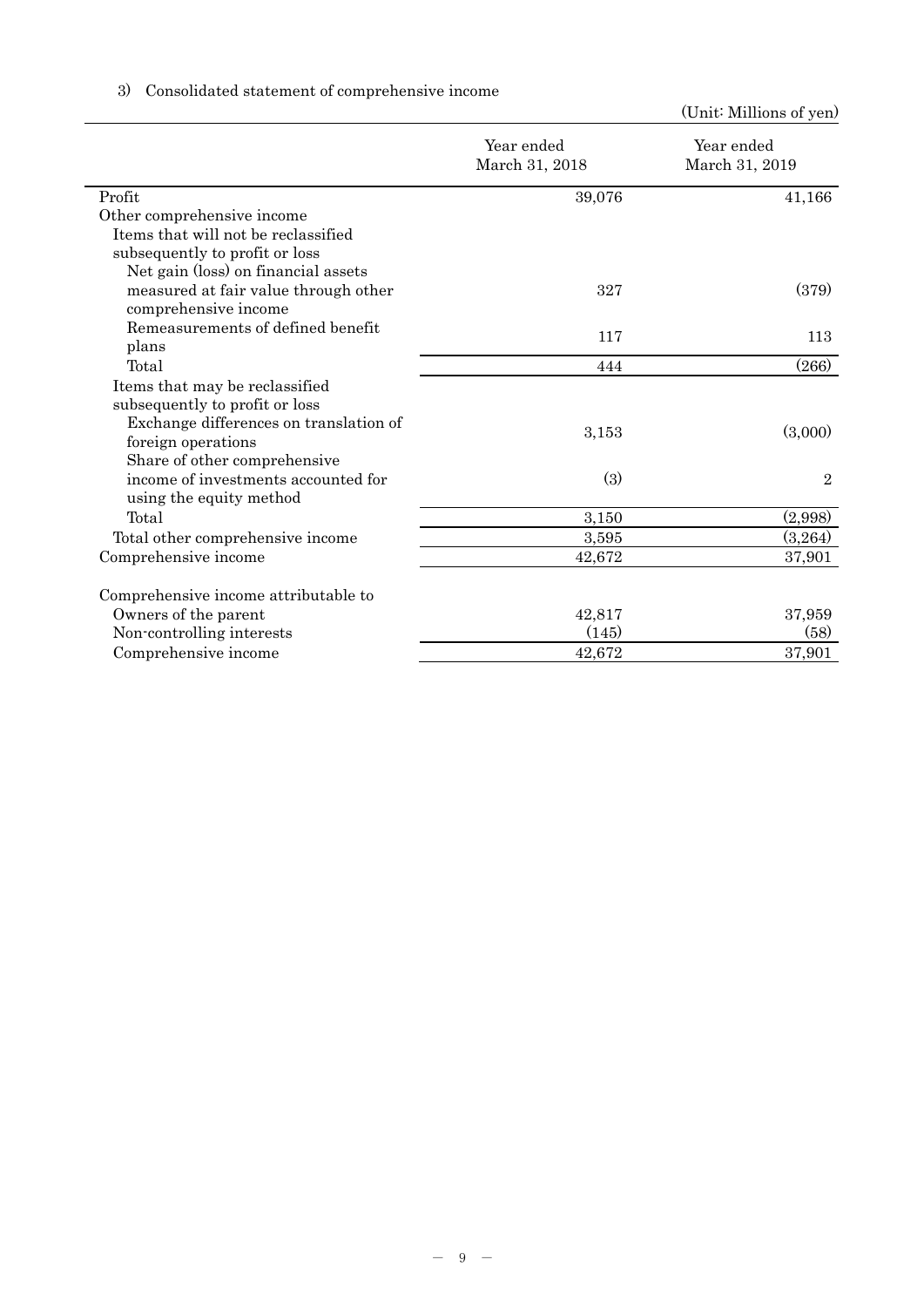# 4) Consolidated statement of changes in equity

For the year ended March 31, 2018

|                         |                  | Equity attributable to owners of the parent |                                                       |       |                           |           |                                  |                  |
|-------------------------|------------------|---------------------------------------------|-------------------------------------------------------|-------|---------------------------|-----------|----------------------------------|------------------|
|                         | Capital<br>stock |                                             | Capital Retained Treasury compone<br>surplus earnings | stock | Other<br>nts of<br>equity | Total     | Non-<br>controlling<br>interests | Total<br>equity  |
| As of April 1, 2017     | 11,611           | 17,303                                      | 188,506                                               | (289) | (7,725)                   | 209,406   |                                  | 845 210,252      |
| Cumulative effects of   |                  |                                             |                                                       |       |                           |           |                                  |                  |
| changes in accounting   |                  |                                             |                                                       |       |                           |           |                                  |                  |
| policies                |                  |                                             |                                                       |       |                           |           |                                  |                  |
| Restated balance        | 11,611           | 17,303                                      | 188,506                                               | (289) | (7,725)                   | 209,406   | 845                              | 210,252          |
| Profit                  |                  |                                             | 39,222                                                |       |                           | 39,222    | (145)                            | 39,076           |
| Other comprehensive     |                  |                                             |                                                       |       | 3,595                     | 3,595     | (0)                              | 3,595            |
| income                  |                  |                                             |                                                       |       |                           |           |                                  |                  |
| Comprehensive income    |                  |                                             | 39,222                                                | —     | 3,595                     | 42,817    | (145)                            | 42,672           |
| Exercise of warrants    | 664              | 372                                         |                                                       |       |                           | 1,036     |                                  | 1,036            |
| Cash dividends          |                  |                                             | (12, 493)                                             |       |                           | (12, 493) |                                  | (12, 493)        |
| Purchase of treasury    |                  |                                             |                                                       | (6)   |                           | (6)       |                                  | (6)              |
| stock                   |                  |                                             |                                                       |       |                           |           |                                  |                  |
| Transfer to retained    |                  |                                             | (282)                                                 |       | 282                       |           |                                  |                  |
| earnings                |                  |                                             |                                                       |       |                           |           |                                  |                  |
| Establishment of        |                  |                                             |                                                       |       |                           |           |                                  |                  |
| subsidiary with non-    |                  |                                             |                                                       |       |                           |           |                                  |                  |
| controlling interests   |                  |                                             |                                                       |       |                           |           |                                  |                  |
| Equity transactions     |                  |                                             |                                                       |       |                           |           |                                  |                  |
| with non-controlling    |                  | (11)                                        |                                                       |       |                           | (11)      | (6)                              | (18)             |
| interests               |                  |                                             |                                                       |       |                           |           |                                  |                  |
| Total transactions with | 664              | 361                                         | (12, 776)                                             | (6)   | 282                       | (11, 475) |                                  | $(6)$ $(11,481)$ |
| the owners              |                  |                                             |                                                       |       |                           |           |                                  |                  |
| As of March 31, 2018    | 12,276           | 17,664                                      | 214,952                                               | (295) | (3,847)                   | 240,749   |                                  | 693 241,443      |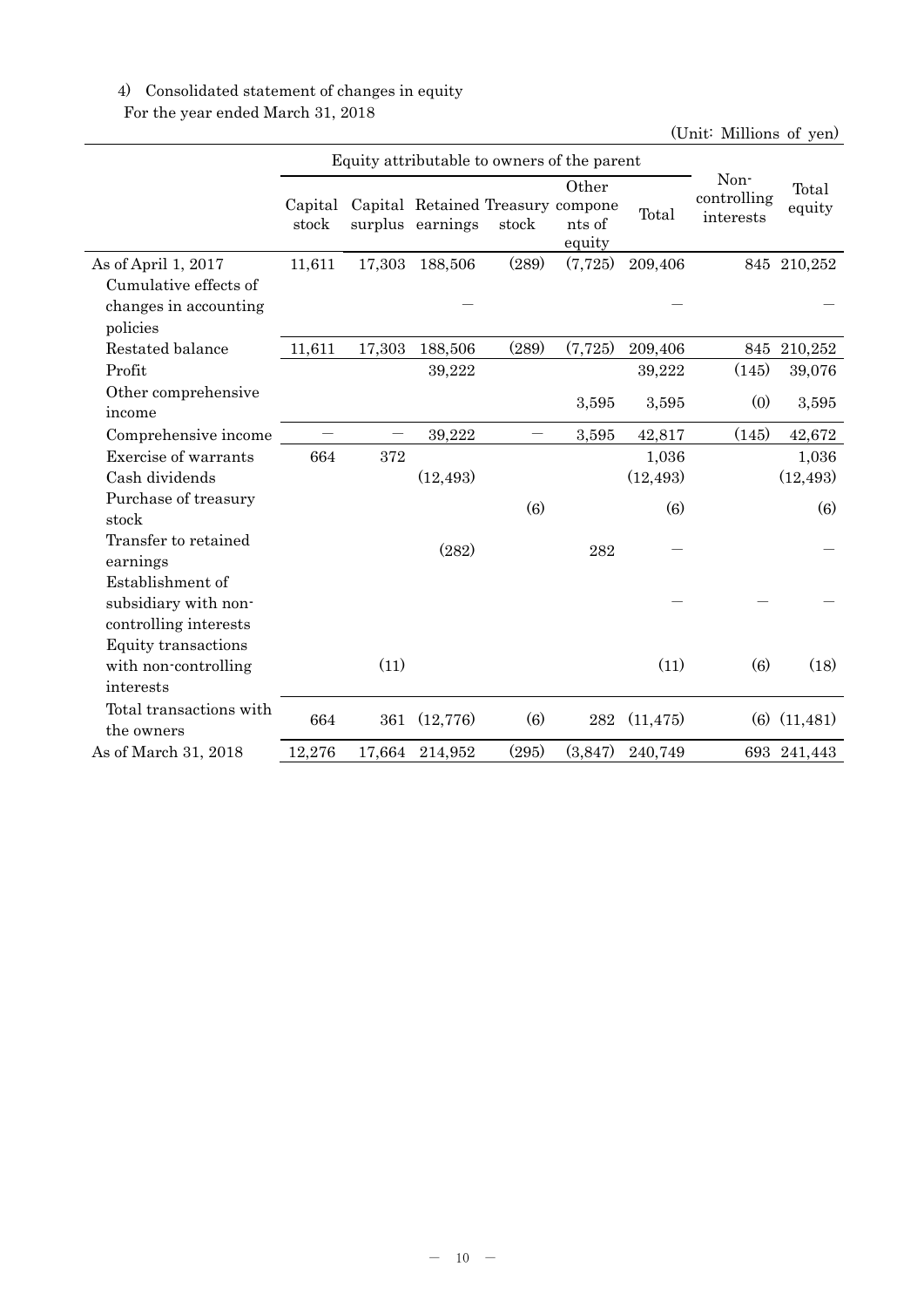For the year ended March 31, 2019

|                                                                   | Equity attributable to owners of the parent |                    |                                       |       |                           |          |                                  |                 |
|-------------------------------------------------------------------|---------------------------------------------|--------------------|---------------------------------------|-------|---------------------------|----------|----------------------------------|-----------------|
|                                                                   | Capital<br>stock                            | Capital<br>surplus | Retained Treasury compone<br>earnings | stock | Other<br>nts of<br>equity | Total    | Non-<br>controlling<br>interests | Total<br>equity |
| As of April 1, 2018                                               | 12,276                                      | 17,664             | 214,952                               | (295) | (3,847)                   | 240,749  |                                  | 693 241,443     |
| Cumulative effects of                                             |                                             |                    |                                       |       |                           |          |                                  |                 |
| changes in accounting<br>policies                                 |                                             |                    | (244)                                 |       |                           | (244)    |                                  | (244)           |
| Restated balance                                                  | 12,276                                      | 17,664             | 214,707                               | (295) | (3,847)                   | 240,504  | 693                              | 241,198         |
| Profit                                                            |                                             |                    | 41,224                                |       |                           | 41,224   | (58)                             | 41,166          |
| Other comprehensive<br>income                                     |                                             |                    |                                       |       | (3,264)                   | (3,264)  | (0)                              | (3,264)         |
| Comprehensive income                                              |                                             |                    | 41,224                                |       | (3,264)                   | 37,959   | (58)                             | 37,901          |
| Exercise of warrants                                              | 378                                         | 212                |                                       |       |                           | 590      |                                  | 590             |
| Cash dividends                                                    |                                             |                    | (14,600)                              |       |                           | (14,600) |                                  | (14,600)        |
| Purchase of treasury<br>stock                                     |                                             |                    |                                       | (6)   |                           | (6)      |                                  | (6)             |
| Transfer to retained<br>earnings                                  |                                             |                    | 113                                   |       | (113)                     |          |                                  |                 |
| Establishment of<br>subsidiary with non-<br>controlling interests |                                             |                    |                                       |       |                           |          | 98                               | 98              |
| Equity transactions<br>with non-controlling<br>interests          |                                             |                    |                                       |       |                           |          |                                  |                 |
| Total transactions with<br>the owners                             | 378                                         | 212                | (14, 486)                             | (6)   | (113)                     | (14,015) |                                  | 98 (13,917)     |
| As of March 31, 2019                                              | 12,654                                      | 17,876             | 241,445                               | (302) | (7,225)                   | 264,448  | 733                              | 265,182         |
|                                                                   |                                             |                    |                                       |       |                           |          |                                  |                 |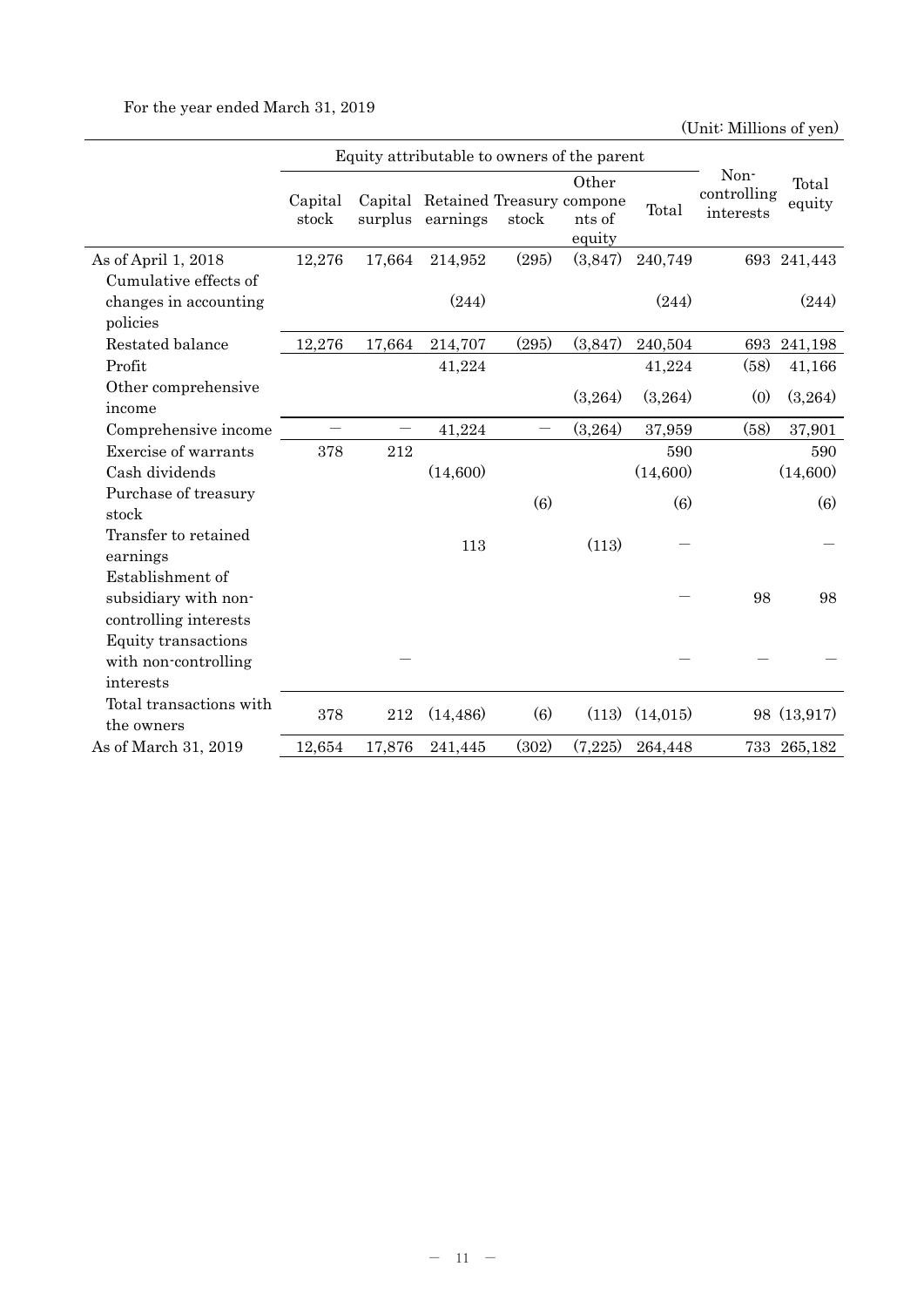|                                                                          | Year ended<br>March 31, 2018 | Year ended<br>March 31, 2019 |
|--------------------------------------------------------------------------|------------------------------|------------------------------|
| Cash flows from operating activities                                     |                              |                              |
| Profit before tax                                                        | 58,117                       | 57,955                       |
| Depreciation and amortization                                            | 14,643                       | 15,842                       |
| Impairment loss                                                          | 1,073                        |                              |
| Interest and dividends income                                            | (323)                        | (331)                        |
| Interest expenses                                                        | 90                           | 70                           |
| Share of loss (profit) on equity method                                  | 1,059                        | 1,793                        |
| Gain on sale of shares of associates                                     | (1,221)                      |                              |
| Decrease (increase) in trade receivables                                 | (7,341)                      | (11,988)                     |
| Decrease (increase) in inventories                                       | (1,962)                      | 471                          |
| Increase (decrease) in trade payables                                    | 3,531                        | 269                          |
| Decrease/increase in consumption taxes<br>receivable/payable             | (74)                         | (1,679)                      |
| Decrease (increase) in asset for<br>retirement benefits                  | 33                           | 47                           |
| Increase (decrease) in advance received                                  | (2,067)                      |                              |
| Increase (decrease) in contract liabilities                              |                              | (703)                        |
| Increase (decrease) in accrued bonuses                                   | 817                          | 201                          |
| Other $-$ net                                                            | (1,813)                      | (110)                        |
| Subtotal                                                                 | 64,563                       | 61,839                       |
| Interest and dividend received                                           | 255                          | 269                          |
| Interest paid                                                            | (81)                         | (60)                         |
| Income taxes paid                                                        | (12, 497)                    | (17,305)                     |
| Net cash provided by (used in) operating<br>activities                   | 52,240                       | 44,743                       |
| Cash flows from investing activities                                     |                              |                              |
| Purchase of property, plant and                                          | (16,573)                     | (18, 726)                    |
| equipment                                                                |                              |                              |
| Proceeds from sales of property, plant and<br>equipment                  | 140                          | 491                          |
| Purchase of intangible assets                                            | (9,122)                      | (10, 252)                    |
| Purchase of investments in equity                                        | (1,875)                      | (2,315)                      |
| instruments                                                              |                              |                              |
| Proceeds from the sale of equity<br>instruments                          | 1,500                        |                              |
| Acquisitions of subsidiaries or other<br>businesses                      | (11,672)                     | (20)                         |
| Payments into time deposits                                              | (42)                         | (7,737)                      |
| Other-net                                                                | (184)                        | (1,567)                      |
| Net cash provided by (used in) investing<br>activities                   | (37,828)                     | (40, 128)                    |
| Cash flows from financing activities                                     |                              |                              |
| Exercise of warrants                                                     | 1,036                        | 590                          |
| Dividends paid                                                           | (12, 493)                    | (14,600)                     |
| Other-net                                                                | (89)                         | (81)                         |
| Net cash provided by (used in) financing<br>activities                   | (11,545)                     | (14,090)                     |
| Foreign currency translation adjustments<br>on cash and cash equivalents | 633                          | (907)                        |
| Net increase (decrease) in cash and cash<br>equivalents                  | 3,500                        | (10, 382)                    |
| Cash and cash equivalents, beginning of<br>term                          | 57,944                       | 61,444                       |
| Cash and cash equivalents, end of term                                   | 61,444                       | 51,062                       |

# 5) Consolidated statement of cash flows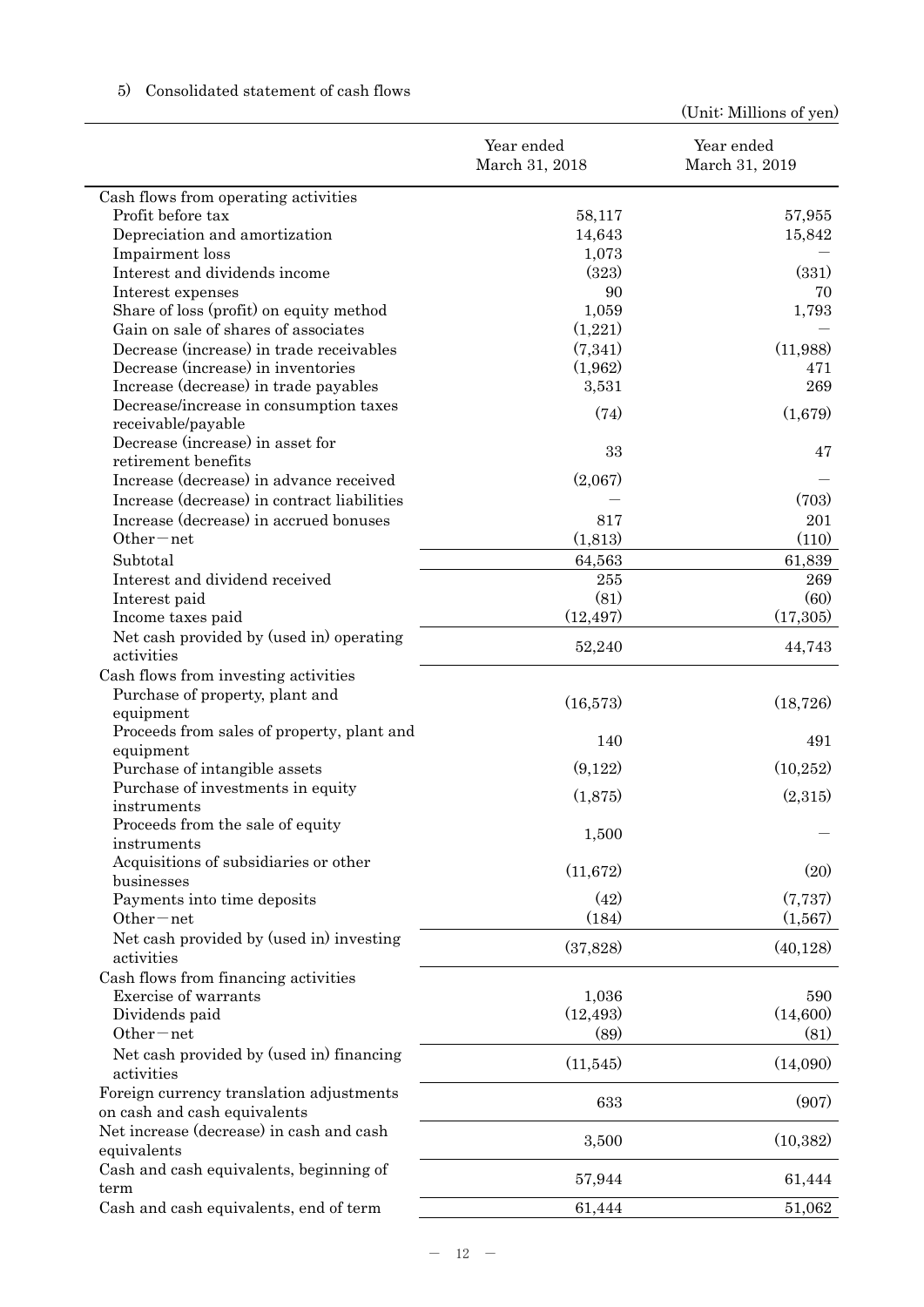- 6) Notes to the consolidated financial statements
	- 1. Notes related to the going concern assumption Not applicable
	- 2. Changes in accounting policies

The Company has applied IFRS 15, "Revenue from Contracts with Customers," from the fiscal year ending March 31, 2019. Of the transitional measures accepted for application of IFRS 15, the Company has adopted the method of recognizing the cumulative effect of application from the date the standard was applied.

In line with the application of IFRS 15, the Company recognizes revenue based on the following five-step approach.

Step 1: Identify the contract(s) with a customer

Step 2: Identify the performance obligations in the contract

Step 3: Determine the transaction price

Step 4: Allocate the transaction price to the performance obligations in the contract

Step 5: Recognize revenue when (or as) the Company satisfies a performance obligation The Sysmex Group engages in the sale of IVD instruments and reagents and the provision of related services. Based on the five-step approach outlined above, in accordance with the details of contracts with customers, we enter into contracts and identify multiple performance obligations. Transaction prices are determined on the basis of consideration agreed upon in contracts with customers, less discounts and rebates. Transaction prices determined in this manner are allocated to the performance obligations, and revenue is recognized. Certain of these contracts are transactions comprising multiple elements, including instruments, reagents and maintenance services.

(1) Sales of instruments and reagents

We recognize revenue from the sale of instruments and reagents based on the details of contracts with customers, when the customer obtains control of such products and performance obligations are deemed to have been satisfied. Specifically, revenue is recognized when the rights of ownership and the risks thereof are transferred from the Sysmex Group to the customer, either on the shipping date, at the time of transfer to the customer or at the time of customer inspection and acceptance.

(2) Maintenance service

Maintenance services mainly involve the provision of services on products for a certain period of time. As the control of these maintenance services is transferred over a defined period, revenue is recognized when performance obligations are satisfied over a defined period.

Revenue from maintenance services on products is primarily recognized through a calculation based on the percentage of the total volume of goods or services transferred (output method). If consideration is received from a customer before performance obligations are satisfied, this consideration is recognized as a contract liability.

Consideration related to the provision of these product sales and services is generally received within one year from the point revenue is recognized, so does not include a significant financial element.

Revising the recognition of revenue to be based on the five-step approach described above has resulted mainly in differences in the allocation of transaction prices for individual performance obligations under contract identification and multiple-element transactions. Differences between this revenue and revenue recognized on the basis of previous accounting standards is recognized in contract assets, contract liabilities and refund liabilities and presented, respectively, in other current assets, contract liabilities and other current liabilities.

As a result, compared with the previously applied accounting standards, other current assets increased ¥344 million, contract liabilities increased ¥91 million, other current liabilities rose ¥629 million, deferred tax assets fell by ¥56 million, deferred tax liabilities declined by ¥189 million, causing retained earnings to decrease ¥244 million in the consolidated statement of financial position at the beginning of the fiscal year.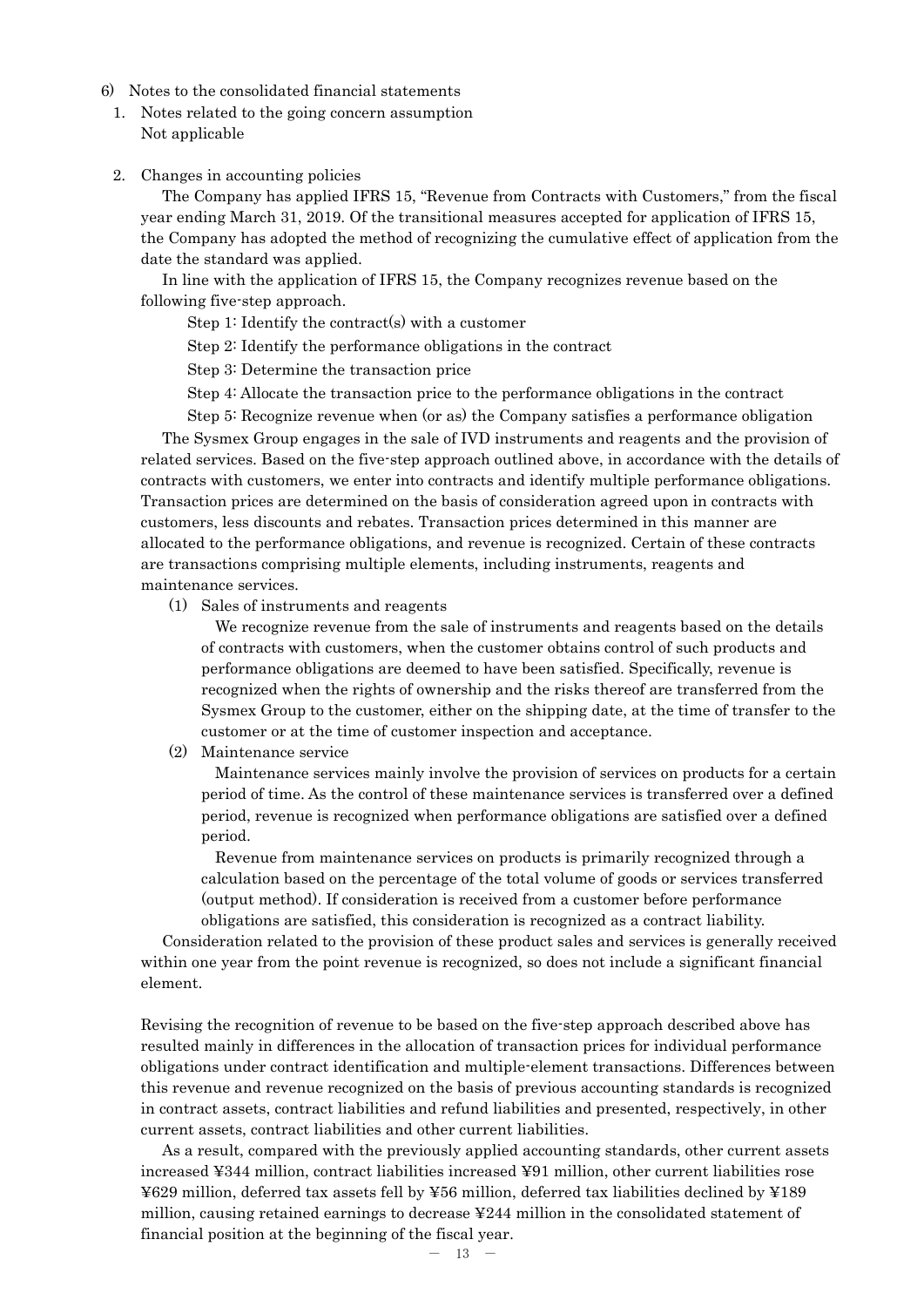In the consolidated statement of financial position at the end of the fiscal year, other current assets were up ¥725 million, contract liabilities were up ¥286 million, other current liabilities were up ¥629 million, deferred tax assets were down ¥81 million, and deferred tax liabilities were down ¥182 million, causing retained earnings to decrease ¥86 million.

In addition, compared with the previously applied accounting standards, in the consolidated statement of income for the fiscal year ended March 31, 2019, net sales were up ¥191 million, operating profit and profit before tax were both up ¥191 million, and profit was up ¥158 million.

With the application of IFRS 15, from the fiscal year under review deferred revenue previously presented under advances received and other current liabilities is presented as contract liabilities under current liabilities.

As a result, compared with the previously applied accounting standards, advances received were down ¥4,588 million in the consolidated statement of financial position at the beginning of the fiscal year ended March 31, 2019, and down ¥2,661 million at the end of the fiscal year. The corresponding figures for other current liabilities were down ¥5,697 million and ¥6,355 million.

#### 3. Segment information

#### 1) Overview of reportable segments

The Group's reportable segments are the business units of the Group for which discrete financial information is available and whose operating results are regularly reviewed by the Managing Board to make decisions about resources to be allocated to the segment and assess its performance.

The Group is primarily engaged in the manufacture and sale of diagnostic instruments and reagents. These businesses are conducted in Japan by the Company, and in the Americas, EMEA, China and the Asia Pacific by regional headquarters established in those regions. These companies formulate comprehensive strategies tailored to regional characteristics and conduct business activities accordingly. Regional headquarters and other domestic and overseas subsidiaries are independent management units that handle production and sales for each region.

Accordingly, the Group has five reportable segments comprising geographical segments based on manufacturing and sales systems. These are "Japan," the "Americas," "EMEA," "China," and the "Asia Pacific."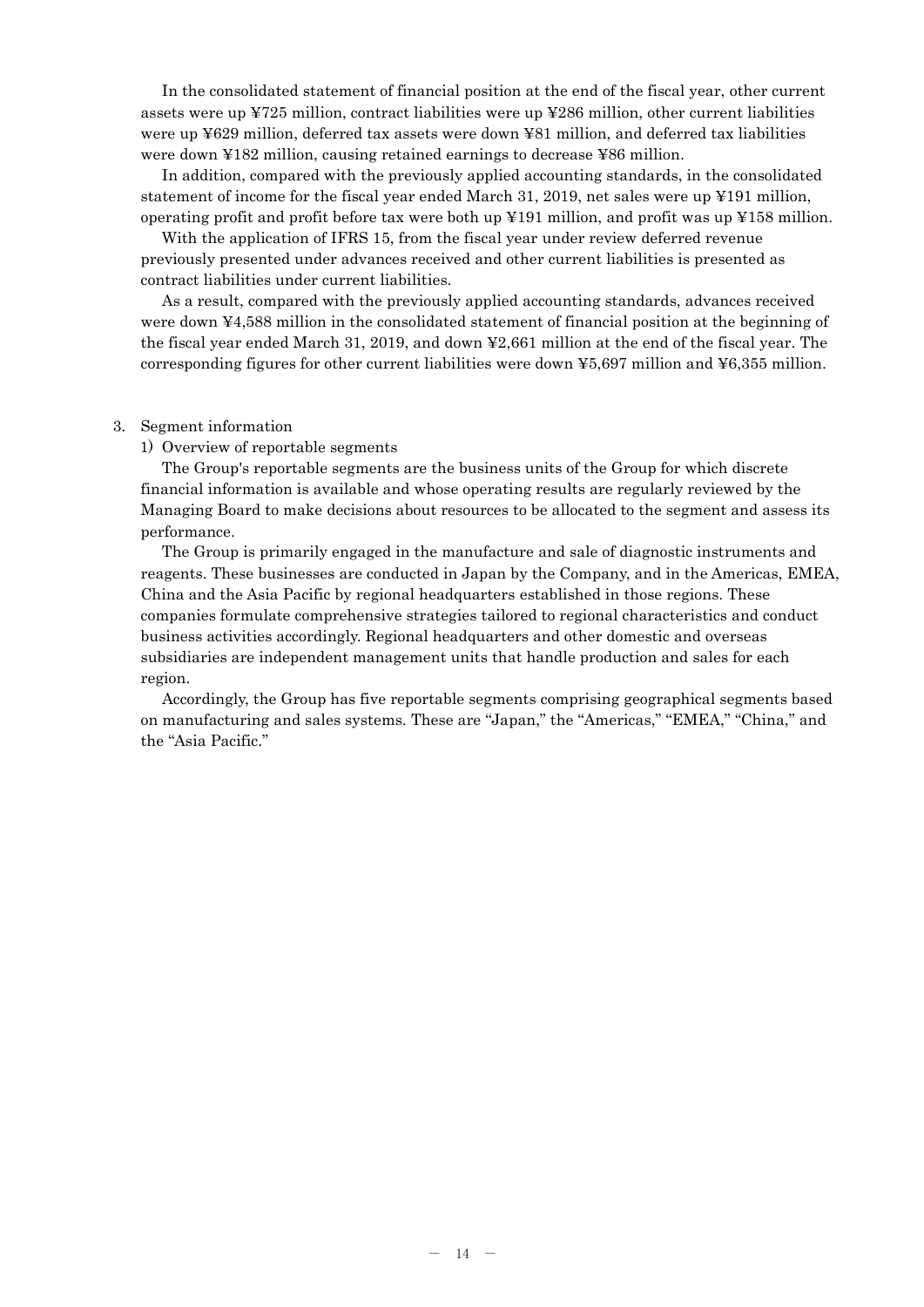## 2) Segment profit and operating results

Profit and operating results from continuing operations by reportable segment of the Group are as follows;

Intersegment sales are determined based on market prices or costs of goods manufactured.

Accounting policies of reporting segments are consistent with the Group's accounting policies indicated in the consolidated financial statements for the previous fiscal year.

|                                               |                    |          |             |          |                 |         |                 | (Unit: Millions of yen)  |
|-----------------------------------------------|--------------------|----------|-------------|----------|-----------------|---------|-----------------|--------------------------|
|                                               | Reportable segment |          |             |          |                 |         |                 | Adjustme<br>Consolidated |
|                                               | Japan              | Americas | <b>EMEA</b> | China    | Asia<br>Pacific | Total   | nts<br>(Note 1) | (Note 2)                 |
| <b>Sales</b>                                  |                    |          |             |          |                 |         |                 |                          |
| Sales to<br>external<br>$\cos$ tomers         | 47,414             | 62,550   | 75,543      | 72,017   | 24,408          | 281,935 |                 | 281,935                  |
| Intersegme<br>nt sales                        | 98,443             | 368      | 2,410       | $\bf 24$ | $\bf 5$         | 101,251 | (101, 251)      |                          |
| Total                                         | 145,858            | 62,918   | 77,953      | 72,042   | 24,413          | 383,186 | (101, 251)      | 281,935                  |
| Segment<br>profit                             | 37,855             | 5,533    | 4,974       | 8,323    | 3,166           | 59,851  | (773)           | 59,078                   |
| Financial<br>income                           |                    |          |             |          |                 |         |                 | 356                      |
| Financial<br>expenses                         |                    |          |             |          |                 |         |                 | 206                      |
| Share of<br>profit (loss) on<br>equity method |                    |          |             |          |                 |         |                 | (1,059)                  |
| Gain on sale<br>of shares of<br>associates    |                    |          |             |          |                 |         |                 | 1,221                    |
| Foreign<br>exchange gain<br>$(\text{loss})$   |                    |          |             |          |                 |         |                 | (1,272)                  |
| Profit before<br>tax                          |                    |          |             |          |                 |         |                 | 58,117                   |
| Income tax<br>expenses                        |                    |          |             |          |                 |         |                 | 19,040                   |
| Profit                                        |                    |          |             |          |                 |         |                 | 39,076                   |
| Other<br>Depreciation                         |                    |          |             |          |                 |         |                 |                          |
| and<br>amortization<br>(Note 3)               | 7,751              | 1,804    | 3,620       | 394      | 1,938           | 15,511  | (867)           | 14,643                   |
| Impairment<br>loss                            |                    |          | 1,073       |          |                 | 1,073   |                 | 1,073                    |

For the year ended March 31, 2018

Notes:

1. Segment profit adjustments of negative ¥773 million include negative ¥674 million for the unrealized gains on inventories, negative ¥93 million for the unrealized gains on non-current assets.

2. Segment profit is reconciled with operating profit in the consolidated statement of income.

3. The negative ¥867 million reconciliation in depreciation and amortization is an adjustment related to intersegment transactions.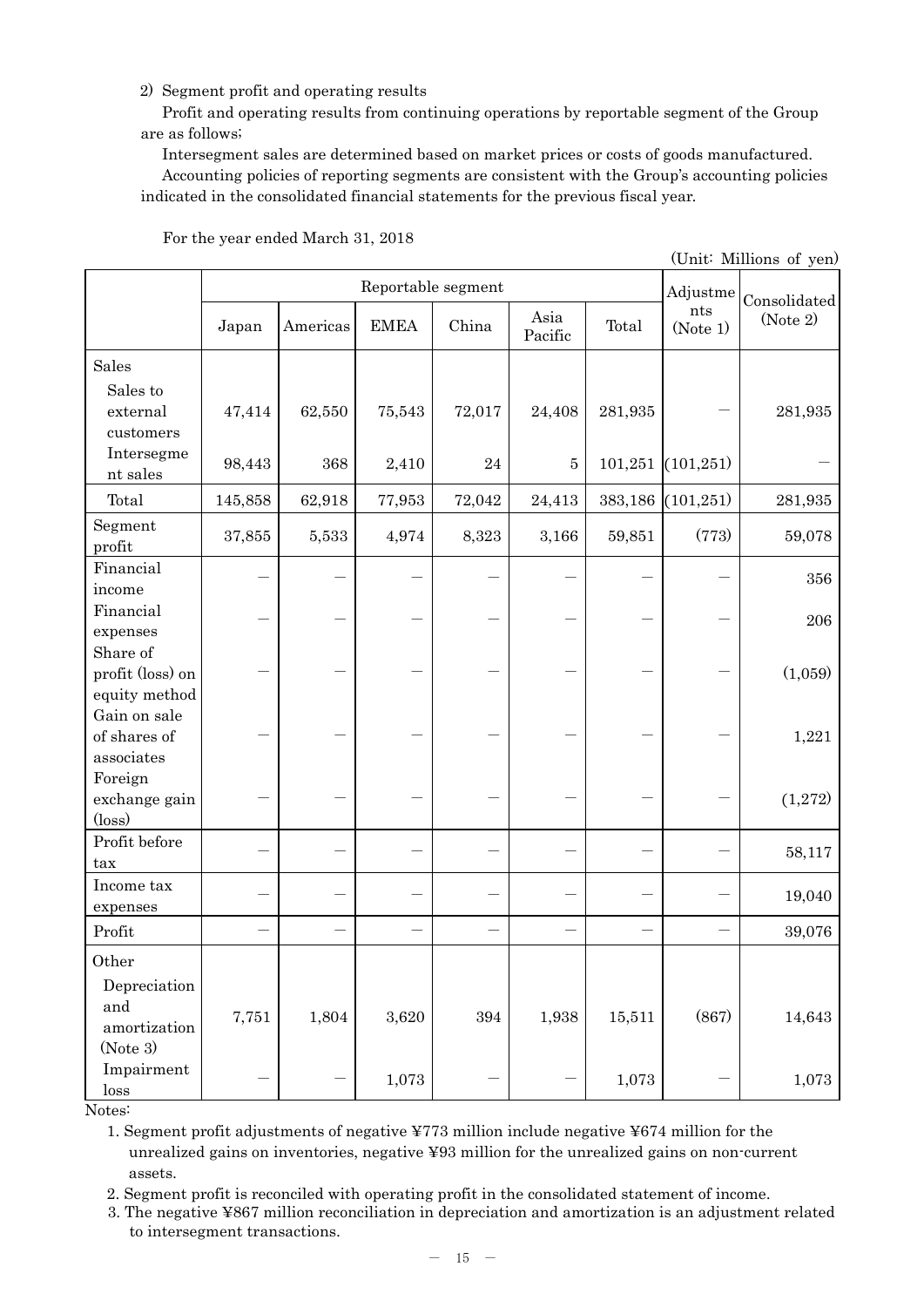## For the year ended March 31, 2019

(Unit: Millions of yen)

|                                                             | Reportable segment |           |             |        |                 |         |                 | Consolidated |
|-------------------------------------------------------------|--------------------|-----------|-------------|--------|-----------------|---------|-----------------|--------------|
|                                                             | Japan              | Americas  | <b>EMEA</b> | China  | Asia<br>Pacific | Total   | nts<br>(Note 1) | (Note 2)     |
| Sales                                                       |                    |           |             |        |                 |         |                 |              |
| Sales to<br>external<br>customers                           | 47,073             | 65,957    | 77,600      | 78,114 | 24,759          | 293,506 |                 | 293,506      |
| Intersegme<br>nt sales                                      | 107,877            | $\bf 278$ | 3,039       | $17\,$ | $\,6\,$         | 111,219 | (111, 219)      |              |
| Total                                                       | 154,951            | 66,236    | 80,640      | 78,131 | 24,766          | 404,726 | (111, 219)      | 293,506      |
| Segment<br>profit                                           | 38,996             | 3,580     | 7,091       | 9,125  | 3,112           | 61,906  | (624)           | 61,282       |
| Financial<br>income                                         |                    |           |             |        |                 |         |                 | 442          |
| Financial<br>expenses                                       |                    |           |             |        |                 |         |                 | 390          |
| Share of<br>profit (loss) on                                |                    |           |             |        |                 |         |                 | (1,793)      |
| equity method<br>Gain on sale<br>of shares of<br>associates |                    |           |             |        |                 |         |                 |              |
| Foreign<br>exchange gain<br>$(\text{loss})$                 |                    |           |             |        |                 |         |                 | (1,585)      |
| Profit before<br>tax                                        |                    |           |             |        |                 |         |                 | 57,955       |
| Income tax<br>expenses                                      |                    |           |             |        |                 |         |                 | 16,789       |
| Profit                                                      |                    |           |             |        |                 |         |                 | 41,166       |
| Other<br>Depreciation<br>and<br>amortization                | 8,992              | 1,872     | 3,281       | 501    | 2,095           | 16,743  | (900)           | 15,842       |
| (Note 3)<br>Impairment<br>loss                              |                    |           |             |        |                 |         |                 |              |

Notes:

1. Segment profit adjustments of negative ¥624 million include negative ¥485 million for the unrealized gains on inventories, and negative ¥142 million for the unrealized gains on non-current assets.

2. Segment profit is reconciled with operating profit in the consolidated statement of income.

3. The negative ¥900 million reconciliation in depreciation and amortization is an adjustment related to intersegment transactions.